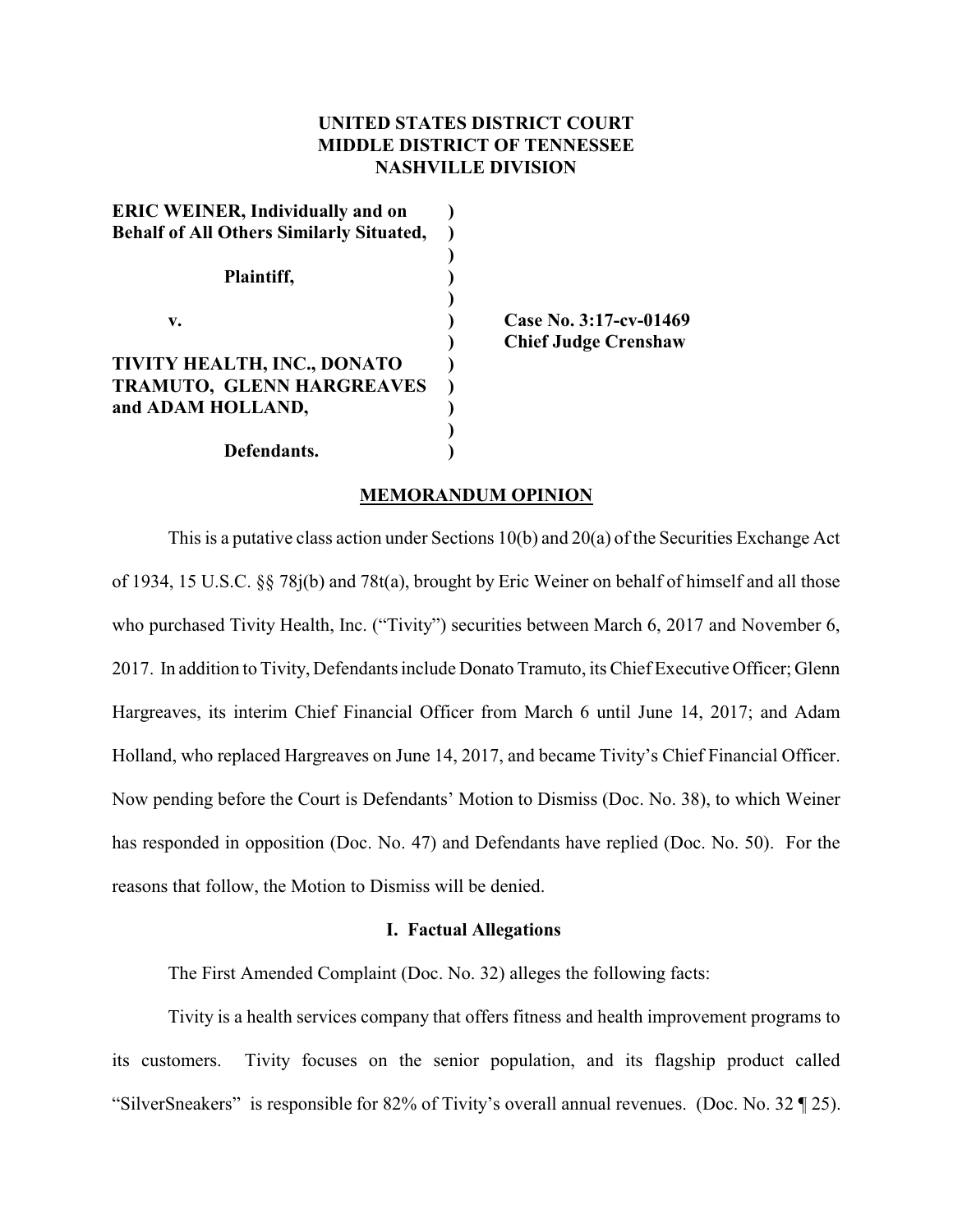SilverSneakers provides seniors enrolled in Medicare Advantage, Medicare Supplement, and Group Retiree health plans with access to a national network of approximately 15,000 fitness centers with which Tivity has formed contractual relationships.  $(Id.)$ <sup>1</sup> Thus, instead of offering or administering health insurance plans, Tivity generates its revenue by offering programs like SilverSneakers to health plans for a fee. In return, plan customers are given access to fitness centers as part of their coverage. (Id. ¶ 31).

One of Tivity's most important health plan customers was United Healthcare, Inc. ("UHC"). (Id.. ¶ 1). Indeed, UHC alone was responsible for more than 10% of Tivity's revenues in fiscal year 2016, and the second largest customer in terms of revenue. (Id. ¶ 2).

Tivity knew that there was a risk that health plans like UHC would seek to directly compete because of the low barriers to entry into the market, and the revenues that could be generated by offering a fitness program benefit for Medicare Advantage beneficiaries. In fact, in Security and Exchange Commission ("SEC") filings, Tivity identified "two important risks facing its business." (Id.). Those were: (1) "health plan customers like UHC were responsible for a significant percentage of its revenues" ; and (2) better-resourced entities, including its own health plan customers (although never specifically identifying which customers), might compete with Tivity's product offerings. What Tivity did not disclose to the public, and what serves as the basis for Weiner's complaint, was that this potentiality had become a reality when UHC entered the market.

In late 2016, Tivity became aware that UHC had launched (or was in the process of

<sup>&</sup>lt;sup>1</sup> Medicare Advantage allows Medicare beneficiaries to receive their Medicare benefits through private health plans; Medicare Supplement (or Medigap plans) areprivate insurance policies that help pay some of the health care costs not covered by Medicare; and group retiree plans are private group health plans that integrate with Medicare. (Id. ¶ 29). Of these three, Medicare Advantage is the target market for SilverSneakers and serves as its "bread and butter." (Id. ¶ 31)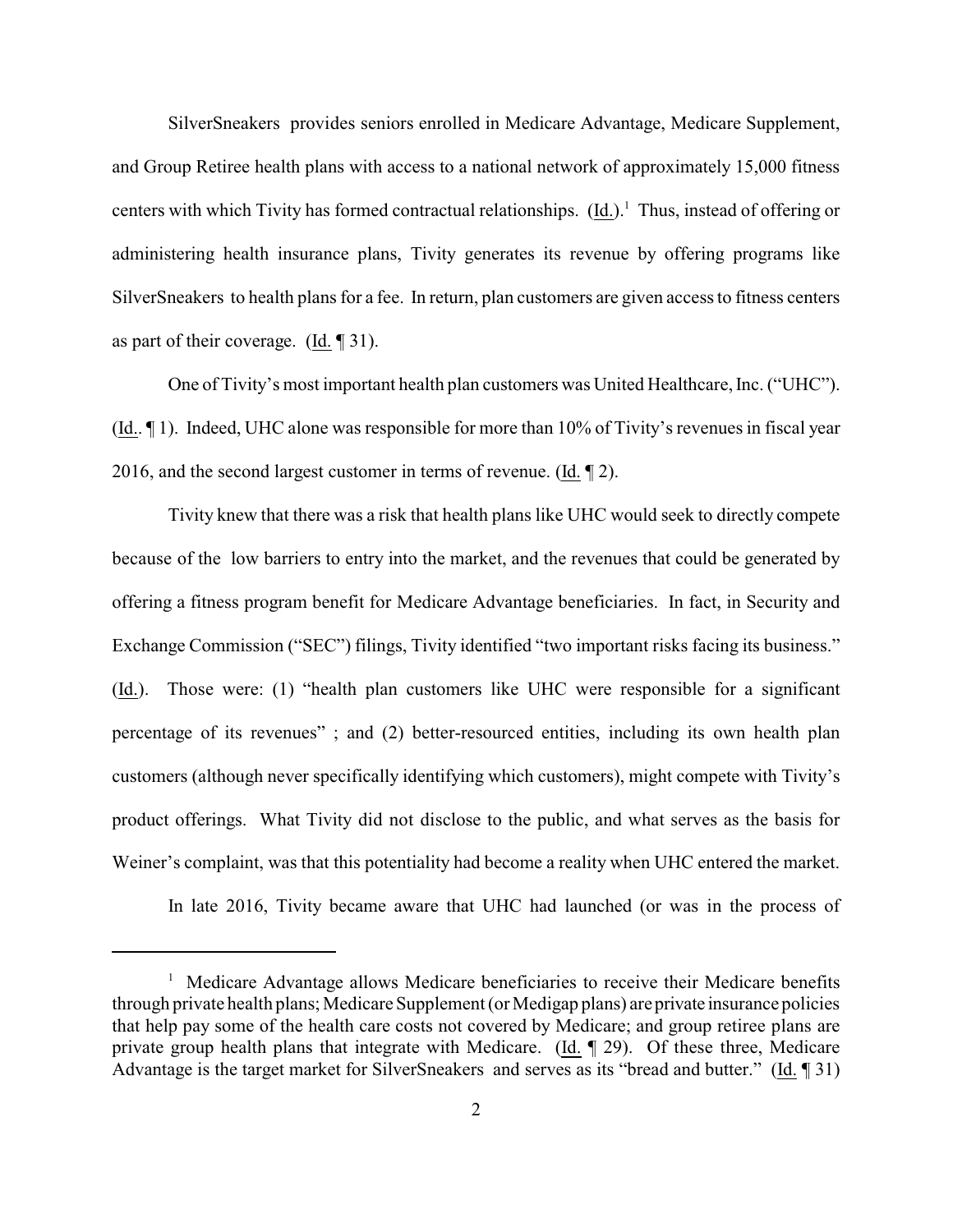launching) its Optum Fitness Advantage program to compete directly with SilverSneakers in select states, including Washington and New Jersey. Nevertheless, during the open enrollment period for electing health plan coverage that ran from October to the beginning of December, 2016, Tivity did not disclose that information to its shareholders. To the contrary, it touted its relationship with UHC by highlighting the parties' successful contract renewal negotiation. (Id. 4). Further, "[i]nstead of informing the investing public that one of Tivity's most important customers was becoming a competitor, [Tivity] inserted new risk language into the Company's public filings stating that there was a chance that 'health plan customers *could* attempt to offer services themselves that compete directly with our offerings or stop providing our offerings to their members.'" (Id.) (emphasis added by Weiner). The FY16 Form 10-K containing this "new" language<sup>2</sup> was filed on March 6, 2017, (Id. ¶ 57), some six months after UHC had already begun to offer its competing services. (Id. ¶ 59). According to Weiner, Tivity and the individual Defendants knew of UHC's entry into the field because:

(1) before and during the open enrollment period for 2017, which ran between October and December 2016, Tivity executives were forwarded an aggressive letter from UHC to a fitness center that stated that UHC was launching Optum Fitness Advantage and that suggested that the fitness center would lose all SilverSneakers members, not just those insured by UHC;

(2) before January 2017, UHC informed Tivity that it would not be renewing SilverSneakers in at least New Jersey and Washington state;

<sup>&</sup>lt;sup>2</sup> Weiner asserts this language was "new" in the sense that it was a "sudden and subtle revision" of the 10-K. (Doc. No. 47 at 3). That is, in earlier 10Ks when discussing the risks associated in dependence on health plans, Tivity told investors that "a decision by our health plan customers to take programs in-house could adverselyaffect our results of operations," while the new 10-K specifically addressed risks posed by the "Competition." (Id.). The substance, however, remained unchanged: "there was a *possibility* that 'health plan customers *could* attempt to offer services themselves that compete directly with our offerings or stop providing our offerings to their members."" (Id.) (emphasis added) (citation omitted).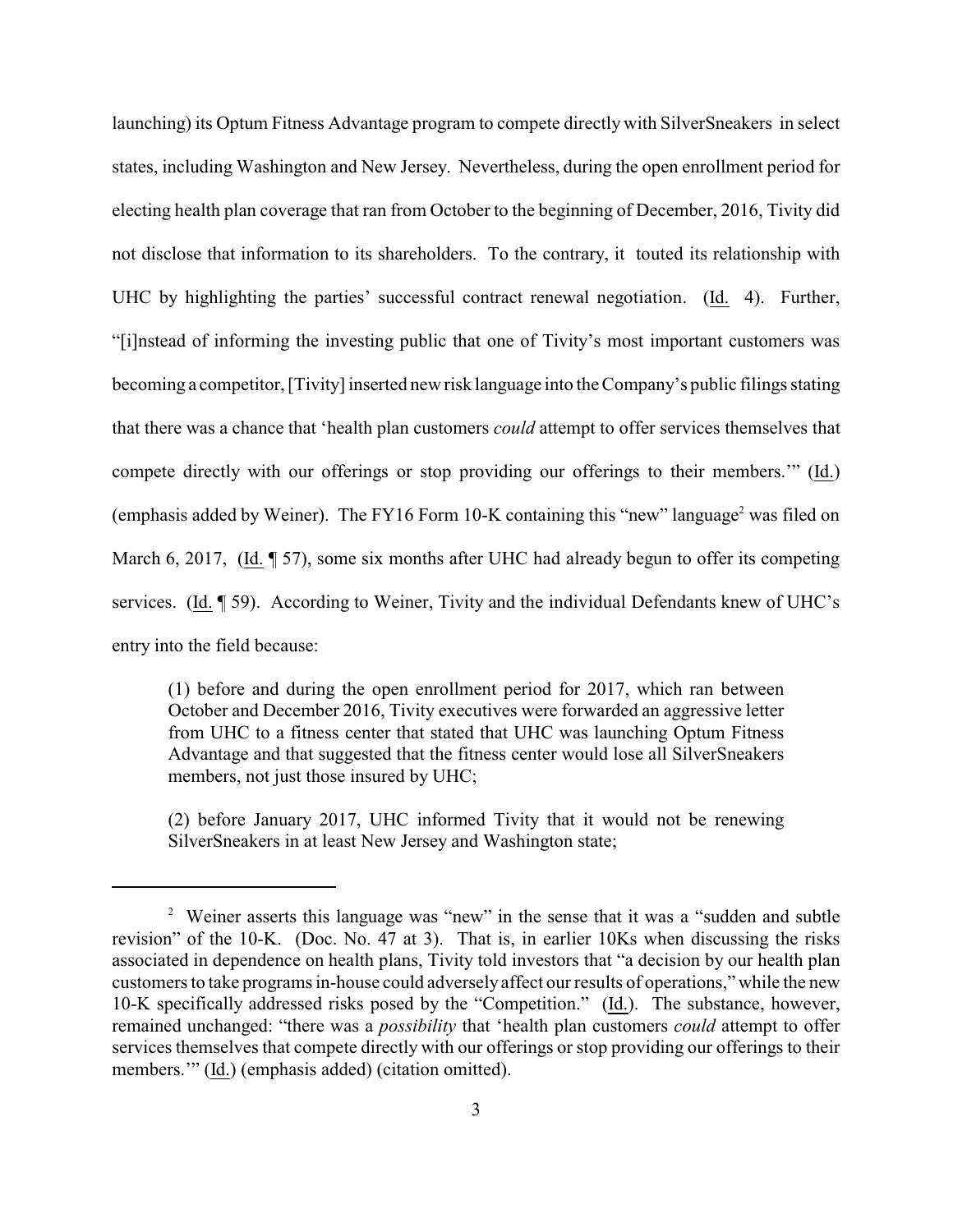(3) in January 2017, UHC began operating Optum Fitness Advantage in New Jersey and Washington state; and

(4) by early 2017, Tivity knew that UHC was sending letters about Optum Fitness Advantage to partners outside of New Jersey and Washington state.

(Id.).

Despite the foregoing, Defendants continued to paint a rosy picture of its relationship with UHC. For example, in a press release issued and dated April 27, 2017 relating to First Quarter 2017 results, Tramuto was quoted as saying: "We are also pleased to announce a three-year renewal of our SilverSneakers contract with UHC Group, continuing a 20-year relationship with a partner who shares our commitment to active lifestyles." (Id. ¶ 60). Tramuto also spoke about an "A-B-C-D strategy" that touted the "collaborat[ion] with partners," and the "deepen[ing] relationship" with partners, even though UHC had introduced a competitive program that was necessarily causing Tivity to lose members of its SilverSneakers program. Shortly thereafter, in an earnings call, Tramuto reiterated that the renewal of Tivity's contract with UHC was on "favorable terms"; their relationship "continues to be very strong;" and Tivity was "very pleased with the terms that we have" with UHC. (Id.  $\P$ [64, 65). Responding to an analyst's question as to whether there was "any big switch between the way that contract [between Tivity and UHC] is structured," Tramuto stated, "No. And as I shared, it's favorable terms." (Id. ¶ 66). Likewise, in a Form 10-Q signed by Hargreaves on May 4, 2017, Tivity represented that "[t]here have been no material changes to our risk factors previously disclosed in our Annual Report on Form 10-K for the fiscal year ended December 31, 2016." (Id. ¶ 68). Holland made the same representation on behalf of Tivity when he became Chief Financial Officer in a Form 10-Q dated August 4, 2017 for the period ending June 30, 2017. (Id. ¶ 70).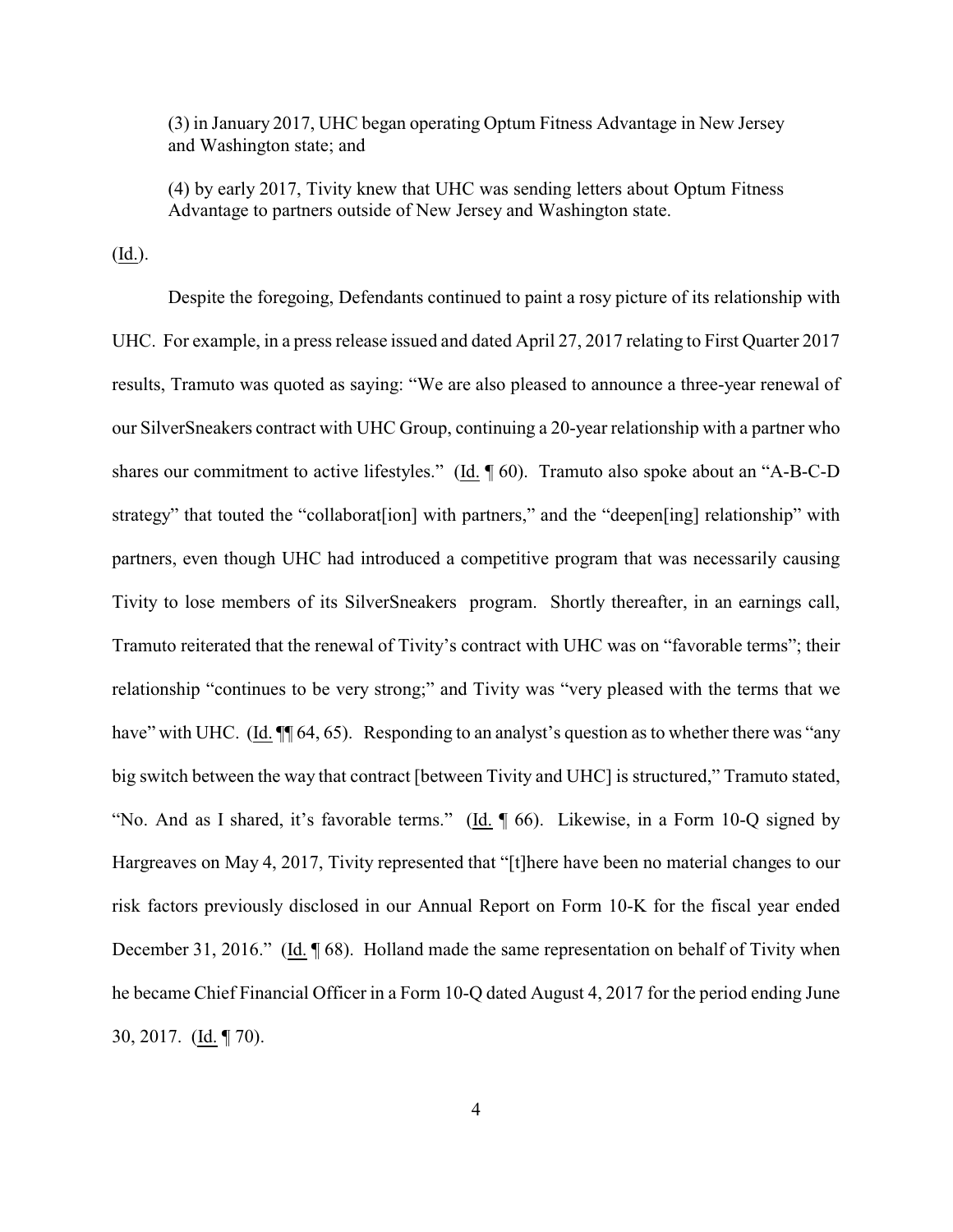Allegedly to counteract the effects of UHC's rollout of a competing program, Tivity's "executive management formed a committee to develop a strategic plan" that would "combat UHC's competitive threat." (Id. ¶¶ 52, 71). The plan was referred to as "Project Success" and, among the committee members was Caroline Khalil, Vice President of Network Partnership and Programming, who communicated with a "Former High-Level Manager" and other select colleagues about the program and UHC's entry into the market. (Id. ¶¶ 52, 53). According to that unnamed Former High-Level Manager, this was a "chaotic time" at Tivity because "senior management was unable to reach a consensus on the messaging." (Id. ¶ 54). Ultimately, however, it was determined that fitness center partners could be verbally informed that UHC was coming on board as a competitor, but that information was not to be publicly disclosed until after open-enrollment began in October 2017.

Tivity continued to represent that its relationship with UHC was the same, including stating during a conference call on October 26, 2017 that there was "improved performance across [the] functional areas" and a "contract renewal rate of over 99% for 2018." (Id. ¶ 76). Also in the Form 10-Q signed by Holland for the quarter ending September 30, 2017, it was again represented that there had been "no material changes to . . . risk factors." (Id. ¶ 78).

On Monday,November 6, 2017, UHC announced that, beginning January1, 2018, customers enrolled in its Medicare Advantage plans in 11 states could participate in its Optum Fitness Advantage program at no additional costs. When this news broke publically, Tivity's stock price plummeted by more than 34%, from a close of \$48.05 per share on Friday, November 3, 2017, to a close of \$31.60 per share the following Monday. This drop of \$16.45 per share was based upon a trade volume of 9,034,800 shares, and was about 18 times more than the daily average of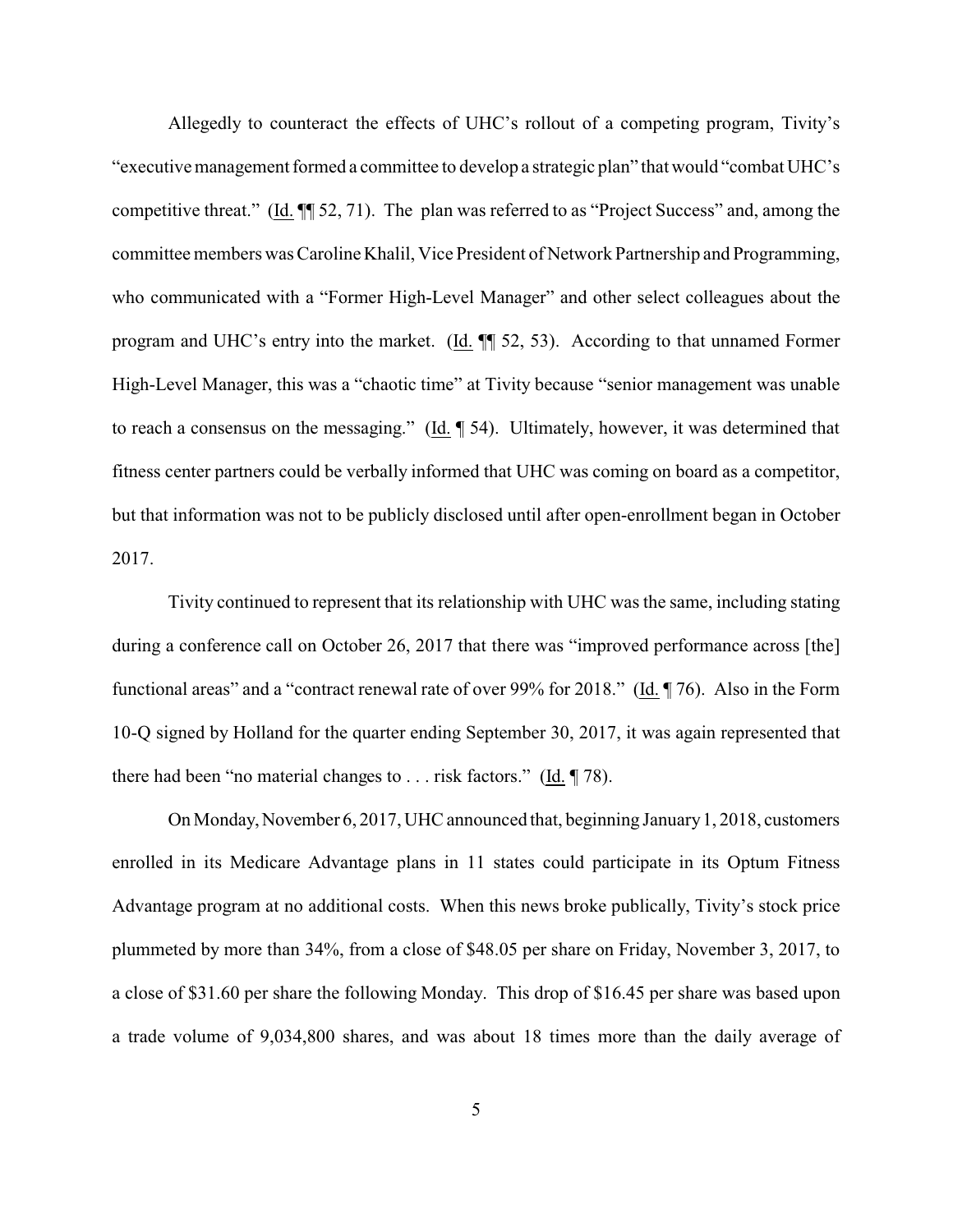approximately 490,000 shares. "In response to this news, Defendants tried to reassure the marked by explaining that Tivity's 2018 guidance remained unchanged *because Tivity had already factored UHC's actions into that guidance*." (Id. ¶ 84) (emphasis in original).

Weiner claims that during the proposed class period he purchased 20,658 shares of Tivity common stock, but ended up losing more than \$107,000 when UHC's competing program came to light. (Id. ¶ 11). Others, however, were a lot more fortunate, particularly those alleged to be company insiders.

Hargreaves (who sold no stock during the two years prior to March 6, 2017) sold a total of 67,716 shares of Tivity common stock during the proposed class period for \$2,621,401.10. These sales reduced his stake in Tivity from approximately 70,000 shares before August 3, 2017, to approximately 39,000 shares on November 2, 2017. (Id. *¶* 91).

Mary Flipse, Tivity's Chief Legal Officer and Corporate Secretary, also sold no stock during the two years prior to March 6, 2017, but sold 28,168 shares of Tivity common stock for \$1,114,232.74 during the proposed class period. These sales reduced Flipse's stake in Tivity from approximately 77,000 shares before August 11, 2017, to approximately 45,000 shares on November 3, 2017. (Id.  $\P$  92).<sup>3</sup>

Finally, Conan Laughlin ("Laughlin"), "who served as a director member of the compensation and audit committees throughout the Class Period, [and] is a significant activist investor," sold a large number of shares of Tivity stock owned by him and by entities he controlled during the proposed class period. (Id. 94). More specifically, he, along with North Tide Capital

<sup>&</sup>lt;sup>3</sup> Only a small portion of the stock sold by Hargreaves and Flipse was made pursuant to a Rule 10b5-1 trading plan. (Id. ¶ 91, n.5; ¶ 92, n.6).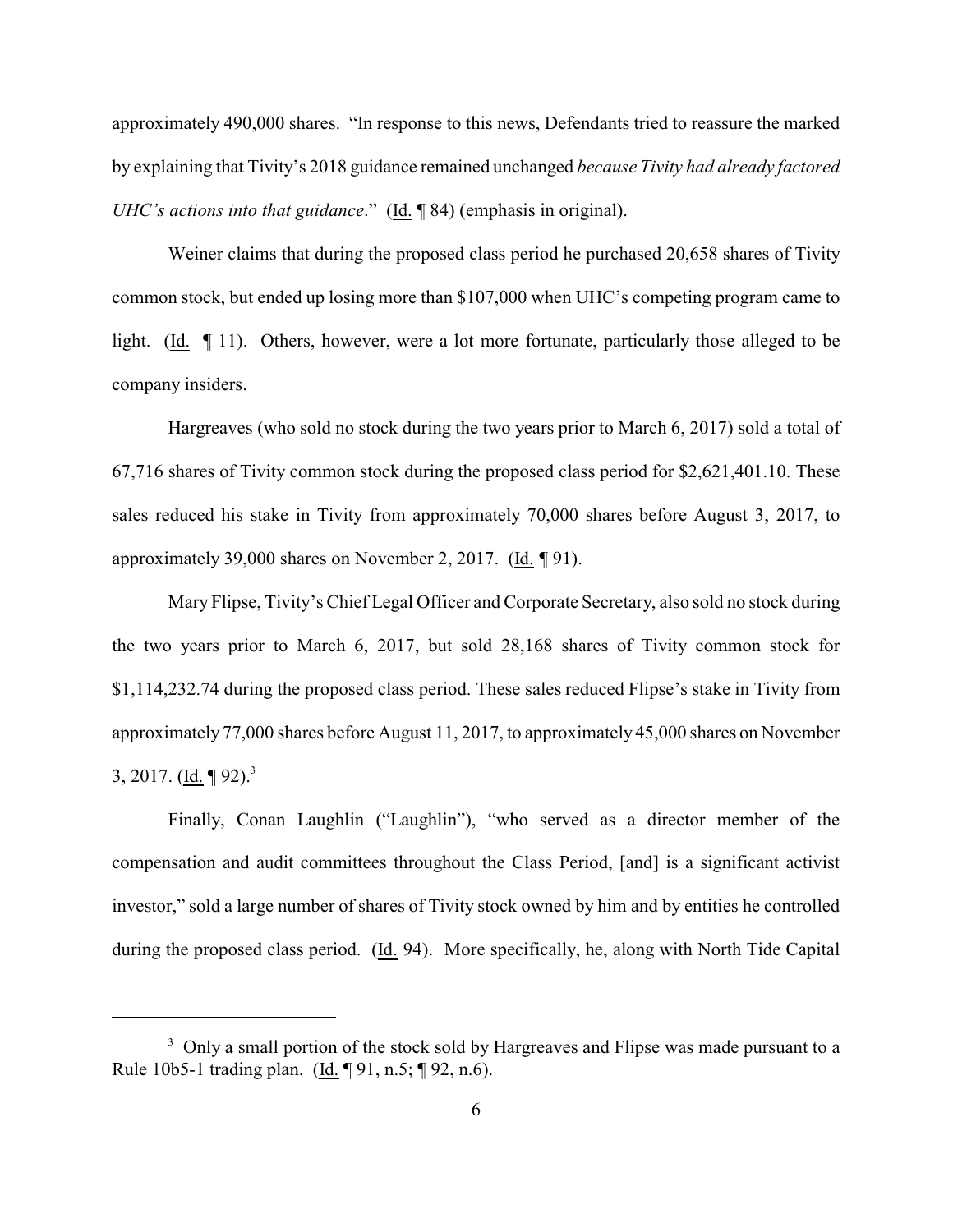Master, LP, was the beneficial owner of 10% of Tivity's stock, and together sold 3,750,000 shares

of common stock for proceeds of  $$122,925,000$ . (Id.  $\P$  95).<sup>4</sup>

### **II. Standards of Review**

Generally, motions to dismiss for failure to state a claim are governed by Rule  $12(b)(6)$ . The

well- known principles surrounding resolutions of such motions as been succinctly summarized as

follows:

Under Rule 12(b)(6), the complaint is viewed in the light most favorable to plaintiffs, the allegations in the complaint are accepted as true, and all reasonable inferences are drawn in favor of plaintiffs. Bassett v. Nat'l Collegiate Athletic Ass'n, 528 F.3d 426, 430 (6th Cir. 2008). However, "a legal conclusion couched as a factual allegation" need not be accepted as true. Bell Atl. Corp. v. Twombly, 550 U.S. 544, 555, 127 S.Ct. 1955, 167 L.Ed.2d 929 (2007). The factual allegations must "raise a right to relief above the speculative level." Id. The complaint must state a claim that is plausible on its face, i.e., the court must be able to draw a "reasonable inference that the defendant is liable for the misconduct alleged." Ashcroft v. Iqbal, 556 U.S. 662, 678, 129 S.Ct. 1937, 173 L.Ed.2d 868 (2009) (citation omitted). This "plausibility standard is not akin to a 'probability requirement,' but it asks for more than a sheer possibility that a defendant has acted unlawfully." Id. (quoting Twombly, 550 U.S. at 556, 127 S.Ct. 1955). "Where a complaint pleads facts that are merely consistent with a defendant's liability, it stops short of the line between possibility and plausibility of entitlement to relief." Id. (quoting Twombly, 550 U.S. at 557, 127 S.Ct. 1955 (internal quotation marks and citation omitted) ).

Nwanguma v. Trump, 903 F.3d 604, 607 (6th Cir. 2018).

Where, however, a complaint alleges fraud in the purchase or sale of securities in violation of Section 10(b) of the Securities Exchange Act of 1934, 15 U.S.C. § 78j(b) and Rule 10b-5 promulgated thereunder, 17 C.F.R. 240.10b-5, a heightened pleading standard is mandated by the Private Securities Litigation Reform Act of 1995 ("PSLRA"). Merrill Lynch, Pierce, Fenner &

<sup>4</sup> Before March 1, 2017, Laughlin held approximately 3,500,000 shares, which was reduced to approximately 100,000 by August 1, 2017. Like Hargreaves and Flipse, Laughlin sold no shares in the two years preceding the Class Period.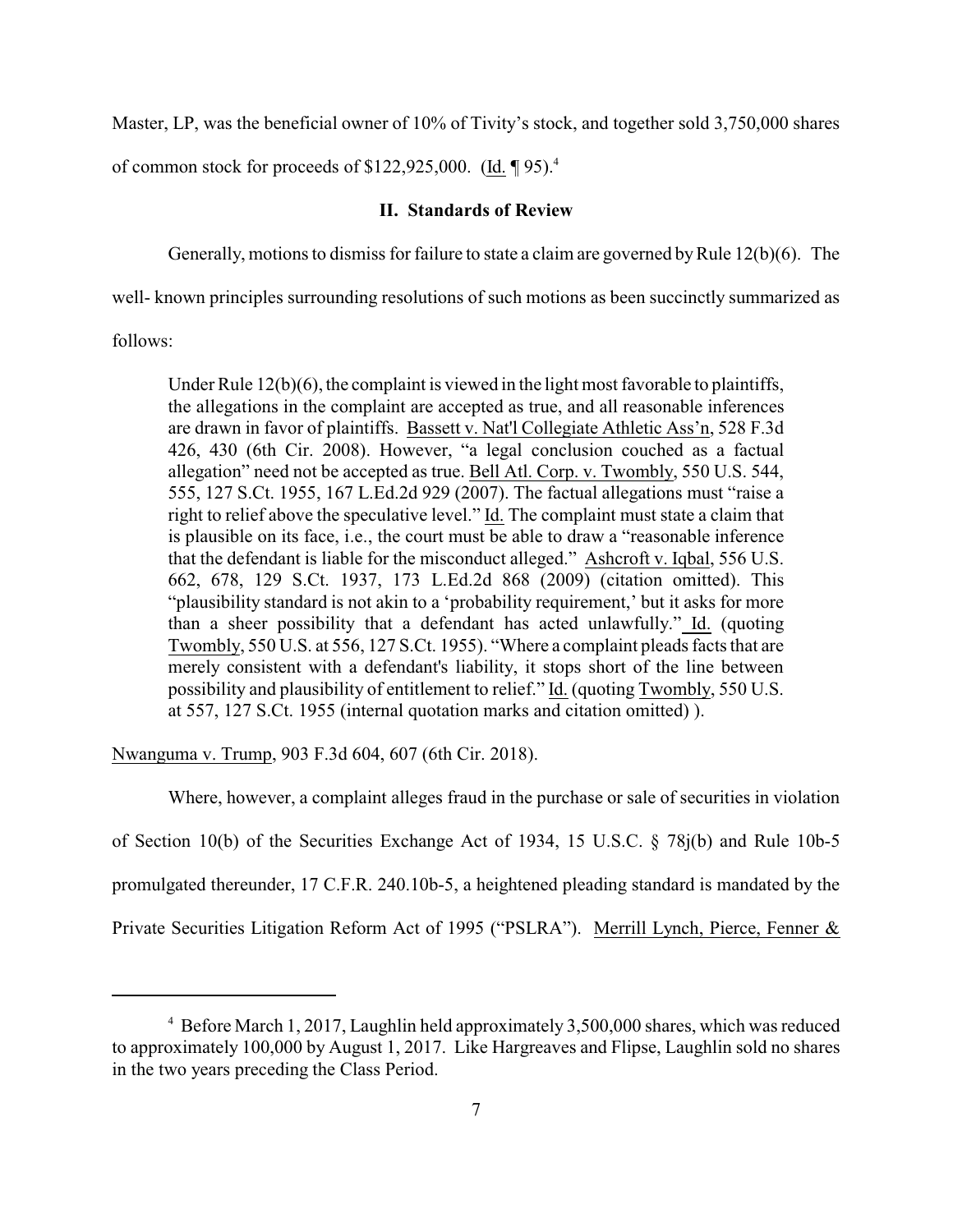Smith Inc. v. Dabit, 547 U.S. 71, 81–82 (2006); Miller v. Champion Ents. Inc., 346 F.3d 660, 686  $(6th Cir. 2003).$ <sup>5</sup> Under the PSLRA, "the complaint shall specify each statement alleged to have been misleading, the reason or reasons why the statement is misleading," and shall "state with particularity facts giving rise to a strong inference that the defendant acted with the required state of mind." 15 U.S.C. § 78u–4(b)(2).

# **III. Application of Law**

The PSLRA, as Defendants are quick to point out, can be an "elephant-sized boulder blocking [a securities fraud] suit[.]" In re Omnicare, Inc. Sec. Litig., 769 F.3d 455, 461 (6th Cir. 2014). But this does not mean the boulder cannot be circumnavigated, pushed aside, or at least squeezed past so as to allow a plaintiff to open the doors to discovery. Weiner has done so in this case.

Contrary to Defendants' contention, when the allegations in the First Amended Complaint are accepted as true,<sup>6</sup> this litigation is not "based on nothing more than a company's announcement of bad news," nor is Weiner improperly trying to "turn news of competition Tivity would face into

 $<sup>5</sup>$  The PSLRA was intended to supersede and supplement the pleading requirements of Rule</sup> 9(b) of the Federal Rules of Civil Procedure for claims sounding in fraud. In re Navarre Corp. Sec. Litig., 299 F.3d 735, 742 (8th Cir. 2002). While "both provisions require facts to be pleaded 'with particularity'" the PSLRA's requirement for pleading scienter, "marks a sharp break with Rule 9(b)," because "'a plaintiff can no longer plead the requisite scienter element generally, as he previously could under Rule 9(b).'" Institutional Inv'rs Grp. v. Avaya, Inc., 564 F.3d 242, 253 (3d Cir. 2009) (quoting Mizzaro v. Home Depot, Inc., 544 F.3d 1230, 1238 (11th Cir. 2008)); see also Wyser-Pratte Mgmt. Co. v. Telxon Corp., 413 F.3d 553, 563 (6th Cir. 2005) (observing that "Rule 9 provides that a defendant's state of mind 'may be averred generally,' while the PSLRA adopted a heightened standard for pleading scienter in federal securities fraud cases").

 $6$  Even with the heightened pleading standards applicable to a securities case under  $\S 10(b)$ , the allegations in the complaint are accepted as true, Frank v. Dana Corp., 547 F.3d 564, 570 (6th Cir. 2008) (Frank I), and all reasonable inferences are drawn in plaintiff's favor, Lormand v. US Unwired, Inc., 565 F.3d 228, 232 (5th Cir. 2009).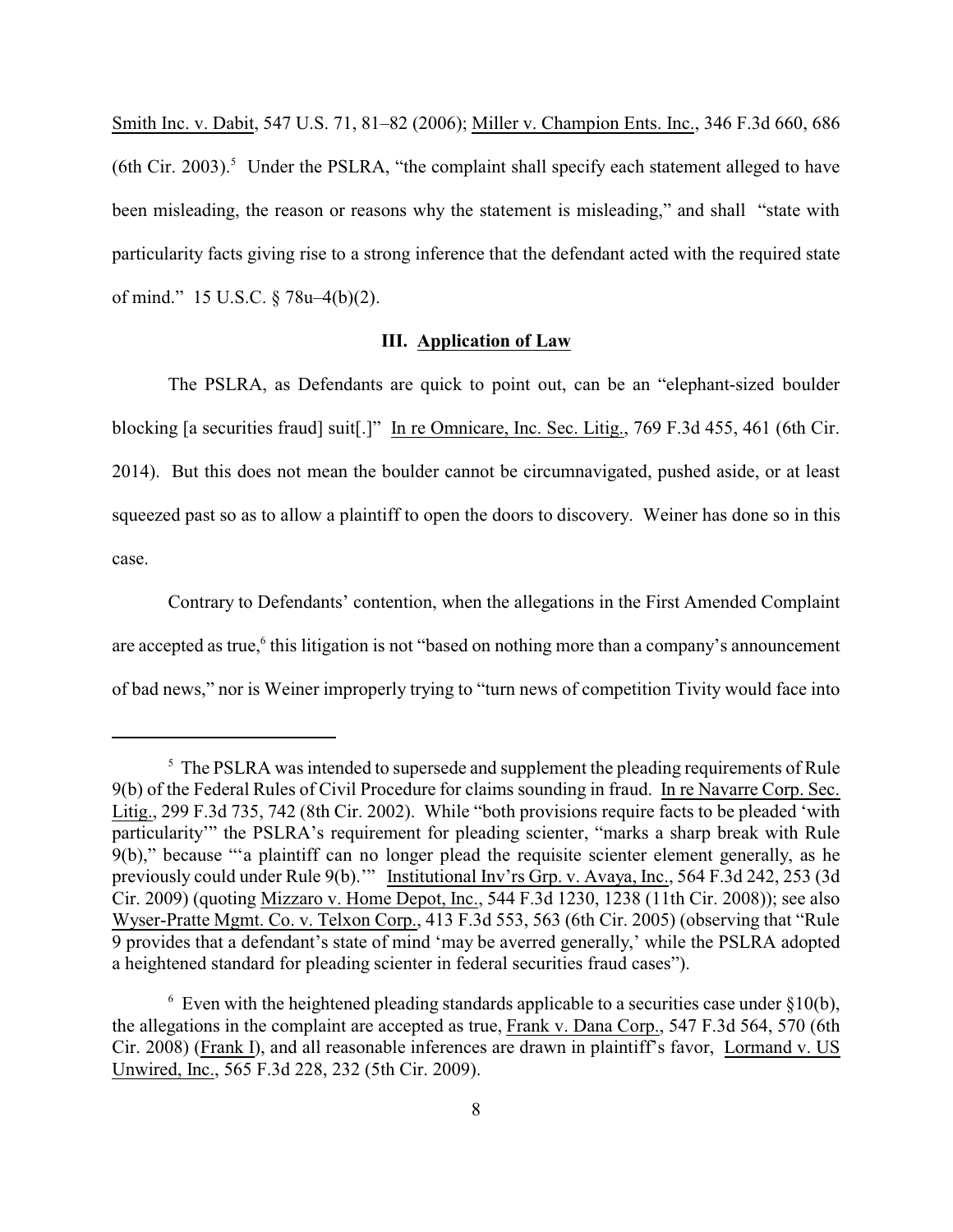a securities fraud complaint." (Doc. No. 39 at 6). Instead, Weiner alleges that Tivity thought it important enough over the years to warn there would be an investment risk if one of its health-plan customers chose to develop its competing program, yet when one of its largest customers made that possibility a reality, Tivity actively concealed that information from its investors and suggested that the relationship with that customer was as good as it had been in the past.

### **A. Materiality and Actionable Statements or Omissions**

Tivity first moves to dismiss on the grounds that the "Complaint fails to allege that UHC's competing Optum program was material to Tivity's bottom line, and, thus, as the Sixth Circuit holds, the Complaint fails to state a claim and should be dismissed." (Doc. No. 39 at 13). As support, Tivity discusses three Sixth Circuit cases that it deems to be "particularly instructive" on the issue of materiality. (Id.).

Pension Fund Group v. Tempur-Pedic International, Inc., 614 F. App'x 237 (6th Cir. 2015) involved a securities complaint filed against Tempur-Pedic after stock prices dropped precipitously when its competitor Serta made significant inroads into the viscoelastic (memory-foam) bed and pillow market. While Tivity claims Tempur-Pedic "alleged a similar theory to the one at issue here," (Doc. No. 39), that theory was based on an entirely different factual pattern.

Like here, Tempur-Pedic disclosed that competition was a known "risk factor," and the Sixth Circuit affirmed dismissal at least in part because "Tempur–Pedic was not required to disclose its internal analyses of how a specific competitor affected sales," nor were "Tempur–Pedic's risk disclosures inadequate merely because the company's growth appeared to slow – but not reverse – due to competition[.]" Id. at 244. Unlike here, however, Tempur-Pedic acknowledged that competition was already taking place. Specifically, in a January 2011 Press Release, Tempur-Pedic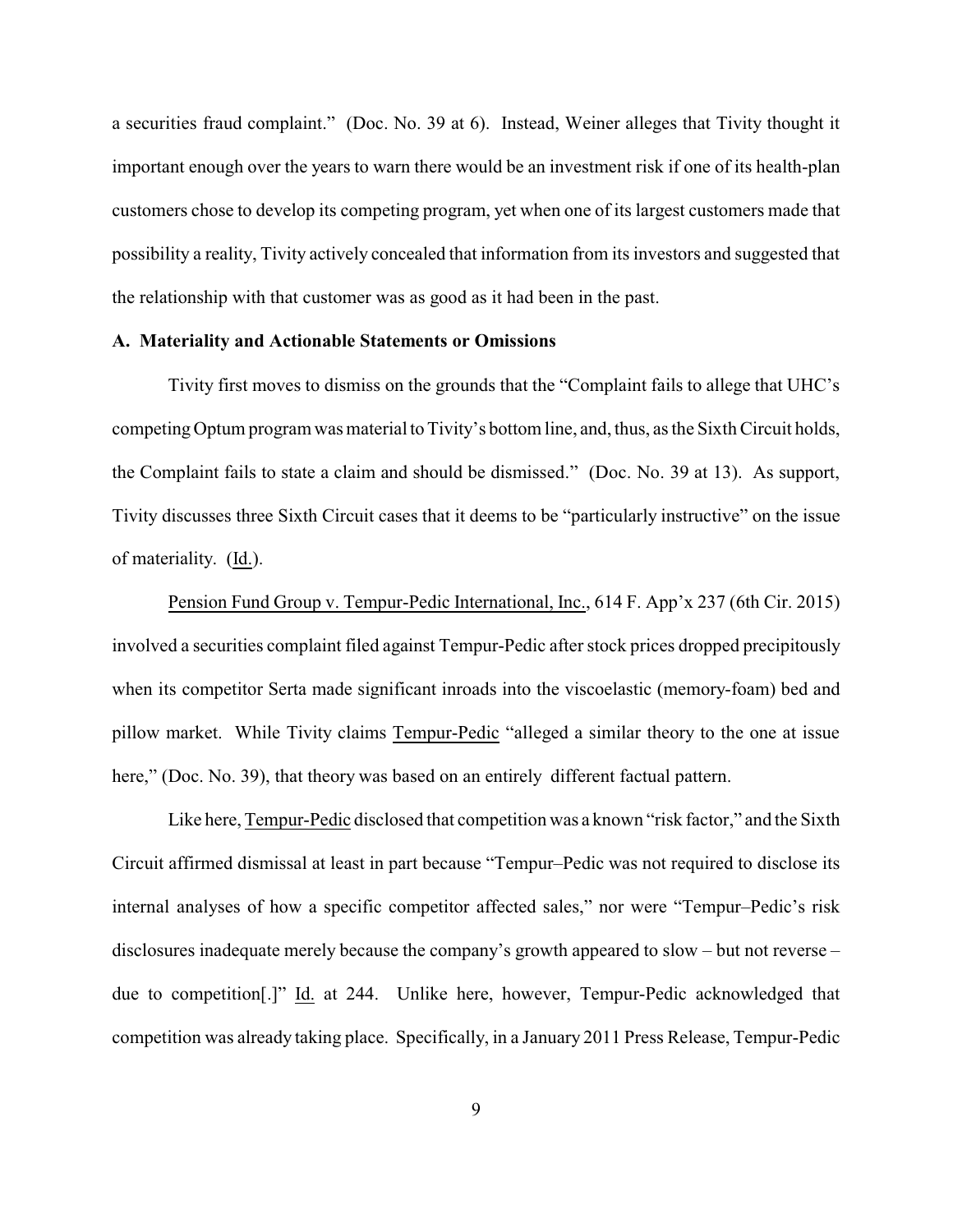informed the investing public that "[d]uring the past several years, a number of our competitors, including Sealy, Serta and Simmons, have offered viscoelastic mattress and pillow products." Id. at 243. This is a critical difference as evidenced by the Sixth Circuit's distinguishing cases where dismissal was denied "when defendants risk disclosures treat[ed] currently existing conditions as mere possibilities" and "where the warnings clearly misrepresented facts." Id. In this regard, the Sixth Circuit quoted In re Compuware Sec. Litig., 301 F. Supp.2d 672, 685 (E.D. Mich. 2004) (emphasis added), in which the district court observed that "Defendants' statement that 'there can be no assurance that IBM will not choose to offer significant competing products in the future,' implied that IBM's development of competing software was a possibility as opposed to an actuality, and therefore, this statement does not qualify as *meaningful* cautionary language." Likewise here, Weiner is complaining about Defendants intentionally ignoring or distorting reality. See Berson v. Applied Signal Tech., Inc., 527 F.3d 982, 986 (9th Cir. 2008) (observing statement that "speaks entirely of as-yet-unrealized risks and contingencies" does not "alert[] the reader that some of these risks may already have come to fruition); In re Snap Inc. Sec. Litig., No. 217CV03679SVWAGR, 2018 WL 2972528, at \*6 (C.D. Cal. June 7, 2018) (finding that "hypothetical risk disclosures – *e.g*., Instagram Stories 'may be directly competitive,' – do not absolve Defendants of their duty to disclose known material adverse trends currently affecting Snap's user growth").

Next, Tivity cites Zaluski v. United American Healthcare Corp., 527 F.3d 564 (6th Cir. 2008) as holding that there is "no duty to disclose information that might put a contract at risk," and a complaint fails when it is "devoid of allegations *that the company thought that the [illegal] payment put the contract at risk otherwise would have a negative impact.*" (Doc. No. 39 at 14) (emphasis in original). That precise language, however, appears nowhere in Zaluski. What the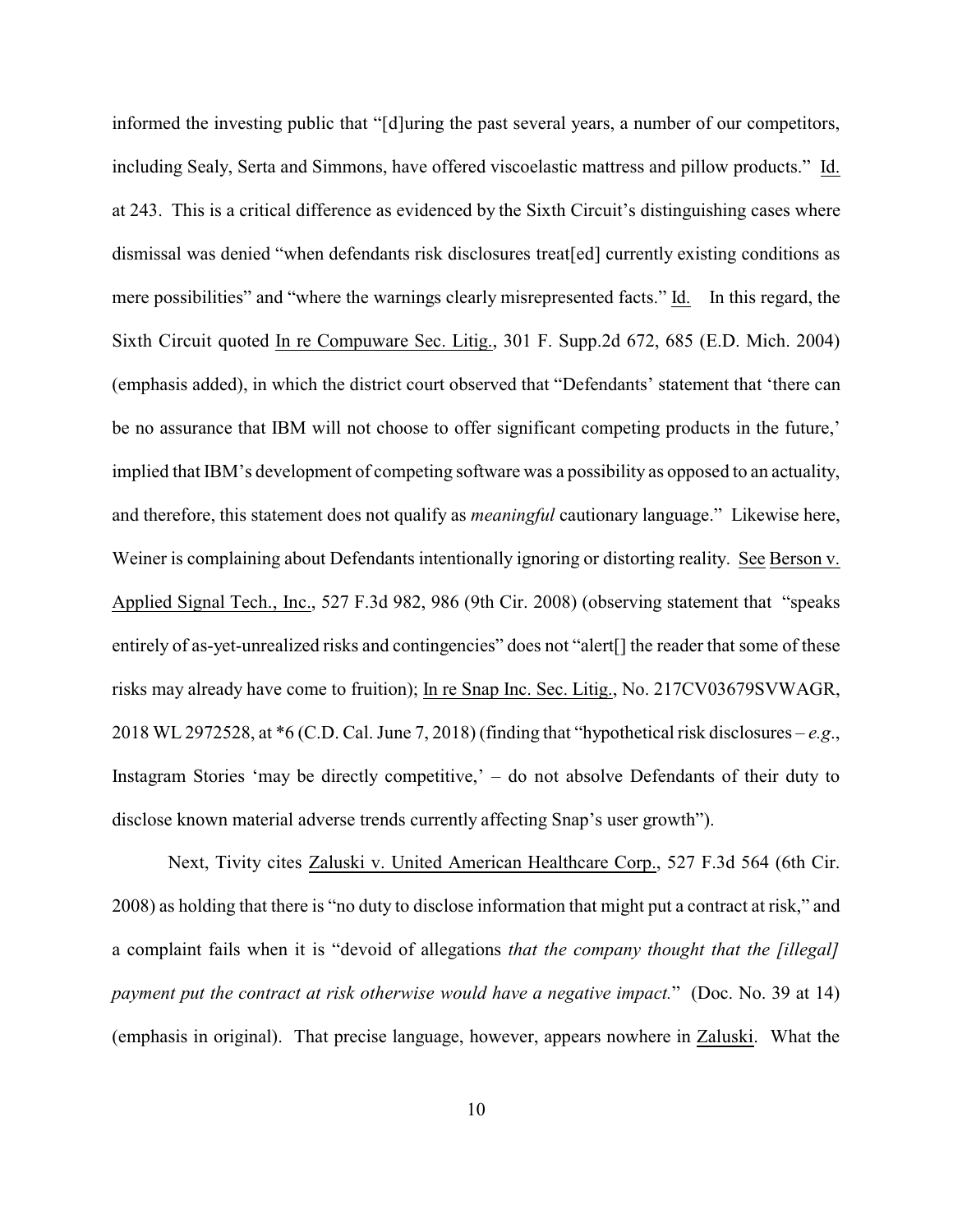Sixth Circuit actually said, in the context of the potential loss of a contract based upon the payment of bribes, was that there was no duty to disclose where there was no "evidence of internal investigations and reports that gave rise to a duty to disclose" and there was "no evidence that [the company] anticipated that the . . payments would lead to a termination or modification of its contract." 527 F.3d at 574. Here, of course, the allegations are that Tivity was hardly nonplussed when it learned of UHC's competing program. It formed a committee specifically to address the problem, and implemented a communication plan for those who it actually chose to inform.

Finally, Defendants rely on Bondali v. Yum-A Brands, Inc., 620 F. App'x 483 (6th Cir. 2015), a case involving Kentucky Fried Chicken's failure to inform its investors that batches of chicken being supplied to a China subsidiary had tested positive for drug and antibiotic residues. Defendants claim that "the Sixth Circuit has unambiguously and definitively foreclosed the type of risk disclosure at issue in this case" (Doc. No. 39 at 16) because "cautionary statements are 'not actionable to the extent plaintiffs contend defendants should have disclosed risk factors 'are' affecting financial results rather than 'may' affect financial results," 620 F. App'x at 491. However, Bondali is unpublished and therefore not "binding precedent" or "binding authority," (Doc. No. 50 at 6), as Defendants claim in their reply brief. See Chevalier v. Estate of Barnhart, 803 F.3d 789, 796 n.4 (6th Cir. 2015) (observing that unpublished decisions are "binding only on the parties"); Crump v. Lafler, 657 F.3d 393, 405 (6th Cir. 2011) stating that "[u]npublished decisions in the Sixth Circuit are, of course, not binding precedent on subsequent panels"); Sheets v. Moore, 97 F.3d 164, 167 (6th Cir. 1996) (noting that unpublished opinions "carry no precedential weight . . . [and] have no binding effect on anyone other than the parties to the action"). Besides, the court in Bondali explicitly recognized that "there may be circumstances under which [such] a risk disclosure might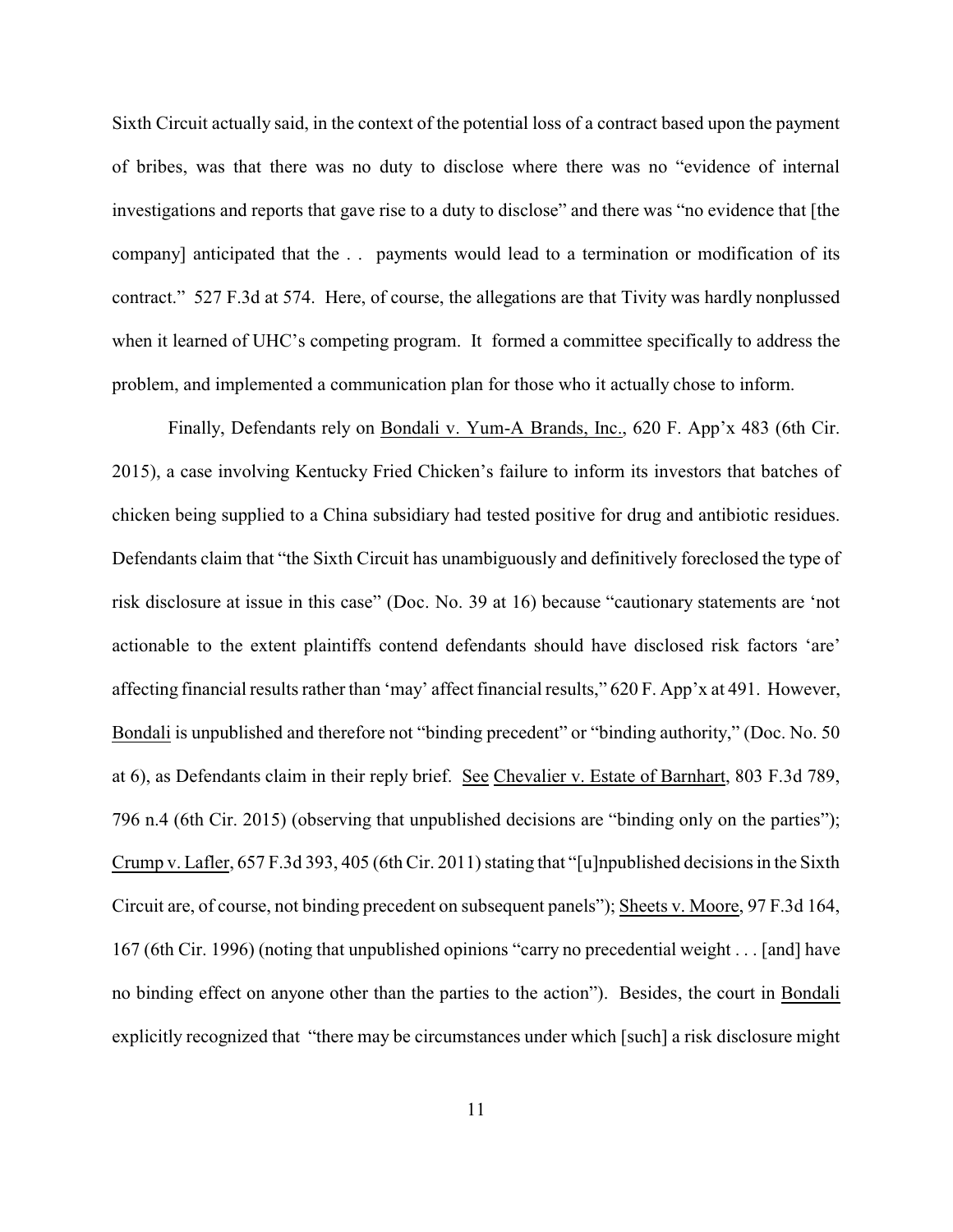support Section 10(b) liability." Bondali, 620 F. App'x at 491. Thus, it can hardly be said, as Defendants claim, that "Bondali requires dismissal." (Doc. No. 39 at 16).

Regardless of what distinctions there may be between this case and the ones relied upon by Defendants, none of those cases suggested a change in the law surrounding materiality. To the contrary, both Tempur-Pedic, 614 F. App'x at 242 and Zaluski, 527 F.3d at 571 reaffirm the "total mix" standard articulated by the Supreme Court in Basic Inc. v. Levinson, 485 U.S. 224, 240  $(1988).<sup>7</sup>$ 

#### **B. Safe Harbor**

Defendants next seek shelter in the safe harbor provisions of the PSLRA for three allegedly forward looking statements. Those statements are (1) the April 27, 2017 Press Release in which Tramuto is quoted as saying that "[t]hrough our A-B-C-D strategy . . . we believe we are well positioned to strengthen our market leadership program in serving the 50-plus market"; (2) a July 27, 2017 Press Release that stated, "[w]e believe we have a tremendous long-term opportunity to increase participation in both our SilverSneakers and Prime programs<sup>8</sup> within each program's existing base of millions of members who are already eligible to enroll and participate"; and (3) an October 26, 2017 conference call in which Tramuto stated that, "[w]e expect to benefit from improved performance across our functional areas. For example, we achieved a contract renewal rate of over 99% for last fall." (Doc. No. 39 First Amended Complaint ¶ 60, 70, 76).

The PSLRA contains a safe-harbor provision for a forward-looking statement whereby a

<sup>&</sup>lt;sup>7</sup> Bondali does not discuss the applicable standard.

<sup>&</sup>lt;sup>8</sup> The Prime program was similar to SilverSneakers, but was directed at the 18 to 64-year old population and was offered through commercial health plans and employers. (Doc. No. 32, Amended Complaint ¶ 25, n. 4).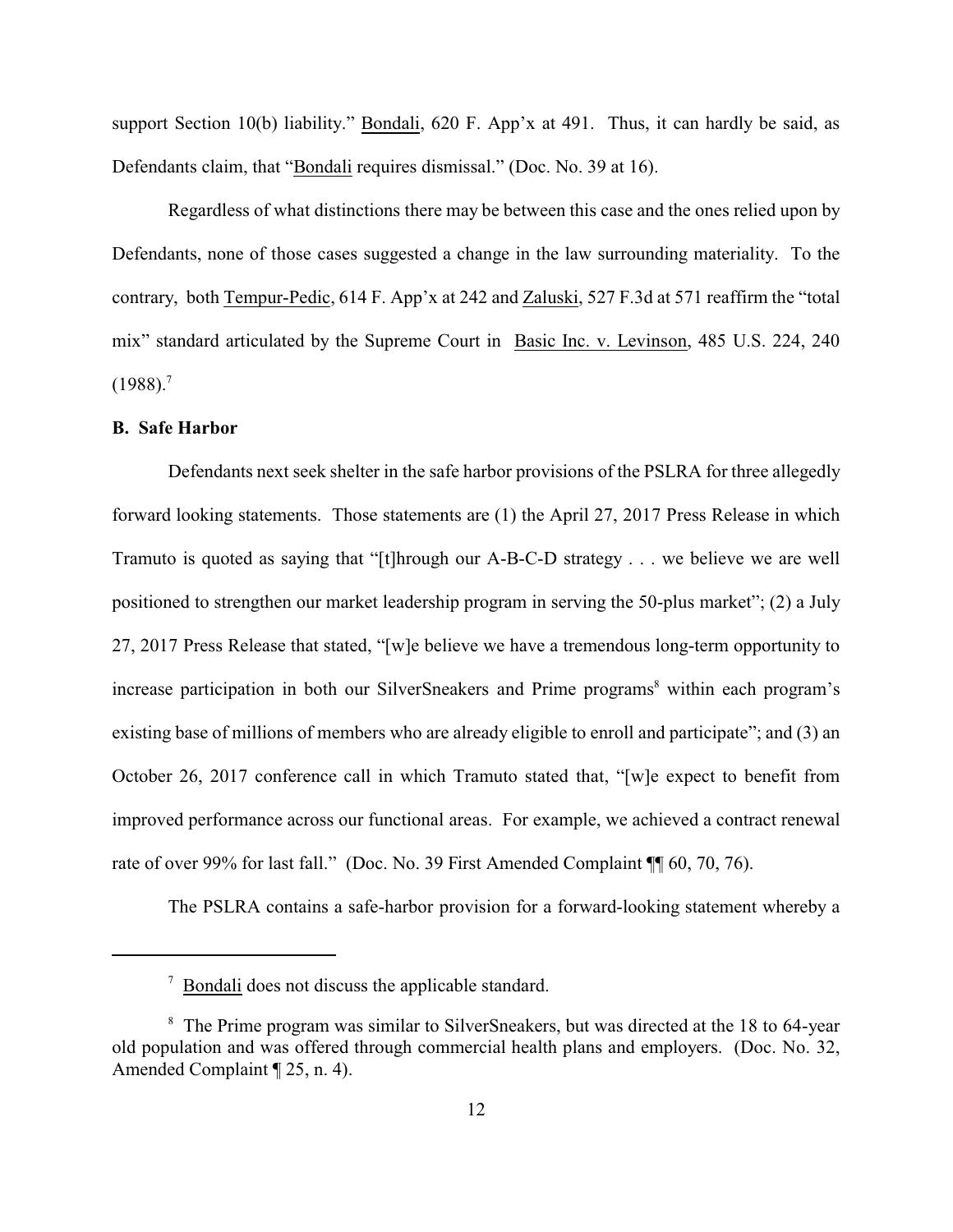defendant "is liable for such statements only if they were material; if the defendant 'had actual knowledge that the statements were false or misleading'; and if the defendant did not identify the statements as forward-looking or insulate them with 'meaningful cautionary language.'" In re Ford, 381 F.3d at 568. "[F]or 'forward-looking statements' that are accompanied by meaningful cautionary language, the . . . the safe harbor provided for in the PSLRA makes the state of mind irrelevant." Miller, 346 F.3d at 672 (citing 15 U.S.C.  $\S$  78u–5(c)(1)(A)). "In other words, if the statement qualifies as 'forward-looking' and is accompanied by sufficient cautionary language, a defendant's statement is protected regardless of the actual state of mind."  $\underline{Id}$ .

A company that chooses to speak, therefore, is protected against failed projections provided it identifies "'important factors that could cause actual results to differ materially from those in the forward-looking statements.'" Helwig v. Vencor, Inc., 251 F.3d 540, 551 (6th Cir. 2001) (quoting 15 U.S.C. § 78u–5(c)(1)(A)(i)). While "a company need not list all factors, [t]he cautionary statements must convey substantive information about factors that realistically could cause results to differ materially from those projected in the forward-looking statements[.]" Id. at 558-9. In observations worthy of repeating in some detail, the United States Court of Appeals for the District of Columbia has recently observed:

[C]autionary language cannot be "meaningful" if it is "misleading in light of historical fact[s],"... "that were established at the time the statement was made[.]" Such statements are neither "significant" nor of "useful quality or purpose." Indeed, the Conference Report [to the PSLRA] states that "[a] cautionary statement that

<sup>&</sup>lt;sup>9</sup>Under the PSLRA, a "forward-looking statement" is defined as: " $(A)$  a statement containing a projection of revenues . . . or other financial items; (B) a statement of the plans and objectives of management for future operations . . . ; (C) a statement of future economic performance, including any such statement contained in a discussion and analysis of financial condition by the management; [and] (D) any statement of the assumptions underlying or relating to any statement described in subparagraph (A), (B), or  $(C)[.]$ " 15 U.S.C. § 78u–5(i)(1).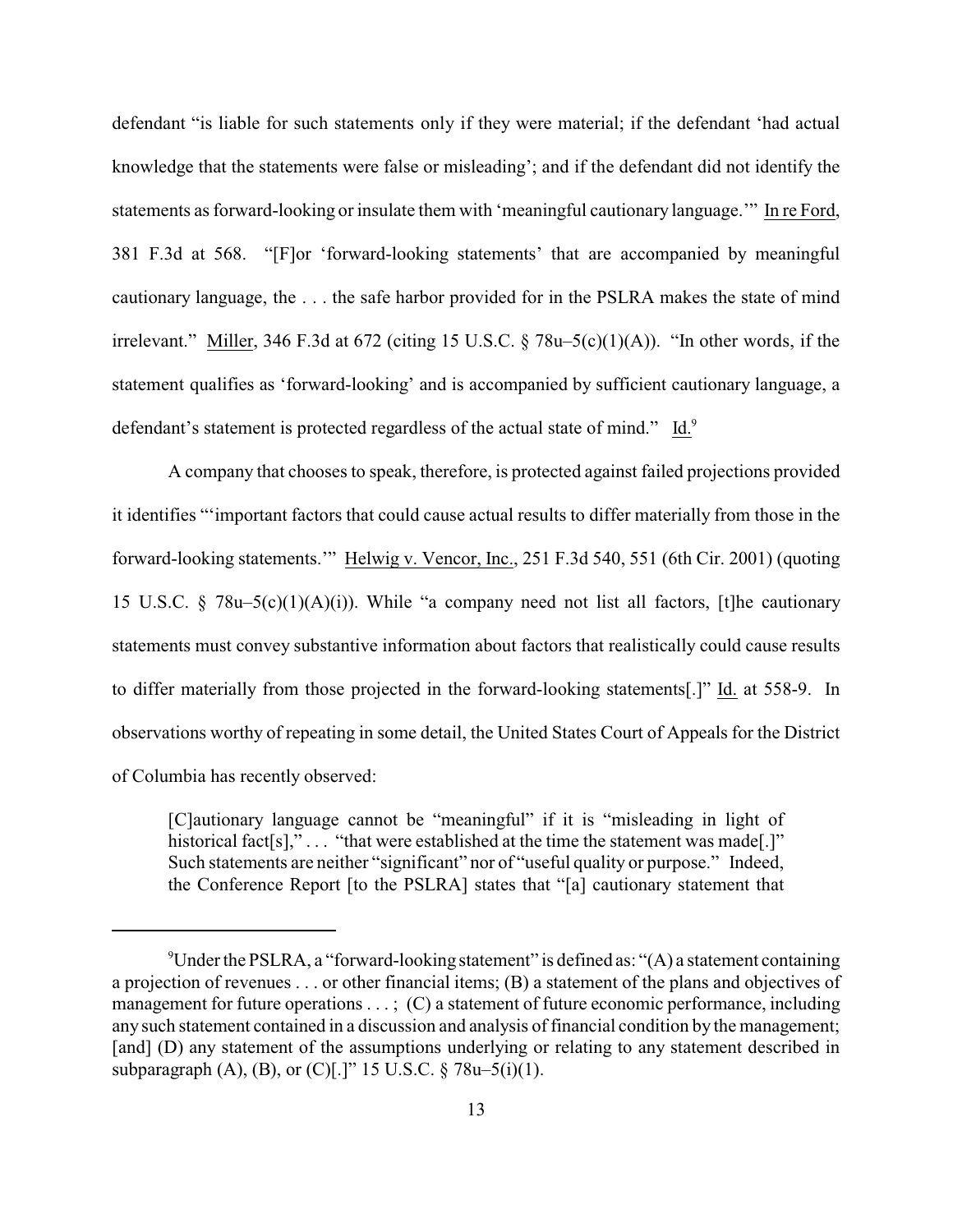misstates historical facts is not covered by the safe harbor." A warning that identifies a potential risk, but "impl[ies] that no such problems were on the horizon even if a precipice was in sight," would not meet the statutory standard for safe harbor protection. If a company were to warn of the potential deterioration of one line of its business, when in fact it was established that that line of business had already deteriorated, then, as the Second Circuit explained, its cautionary language would be inadequate to meet the safe harbor standard. By analogy, the safe harbor would not protect from liability a person "'who warns his hiking companion to walk slowly because there might be a ditch ahead when he knows with near certainty that the Grand Canyon lies one foot away.'" . . . "As this court [has] noted, there is an important difference between warning that something "might" occur and that something "actually had" occurred.

Because Congress required that cautionary statements warn of "important factors that could cause actual results to differ," the cautionary language need not necessarily "mention the factor that ultimately belies a forward-looking statement." That is, Congress did not require the cautionary statement warn of "all " important factors, so long as "an investor has been warned of risks of a significance similar to that actually realized," such that the investor "is sufficiently on notice of the danger of the investment to make an intelligent decision about it according to her own preferences for risk and reward." Perfect clairvoyance may be impossible because of events beyond a company's control of which it was unaware. Congress required that a companymust warn of factors that "[h]av[e] much import or significance" and "carry[ ] with [them] great or serious consequences," and which are "likely to have a profound effect on success[.]"

We join our sister circuits' reasoned analysis of the safe harbor requirement that forward-looking statements be accompanied by"meaningful cautionarystatements." The words Congress chose provide instructive guidance and the remaining ambiguity in application is informed by and resolved in view of Congress's purpose to protect companies from "[a]busive litigation," while still providing investors the information they require to make reasoned decisions[.]

The question, then, is whether the Company's statements . . . were accompanied by warnings specific to the Company and tailored to the specific forward-looking statements, not mere boilerplate, and consistent with the historical facts when the statements were made, thereby carrying out Congress's purpose to ensure that investors have the information they need to make an informed decision on whether or not to invest, or remain invested, in the Company.

In re Harman Int'l Indus., Inc. Sec. Litig., 791 F.3d 90, 102–03 (D.C. Cir. 2015).

Accepting the allegations in the Amended Complaint as true, the Court must answer the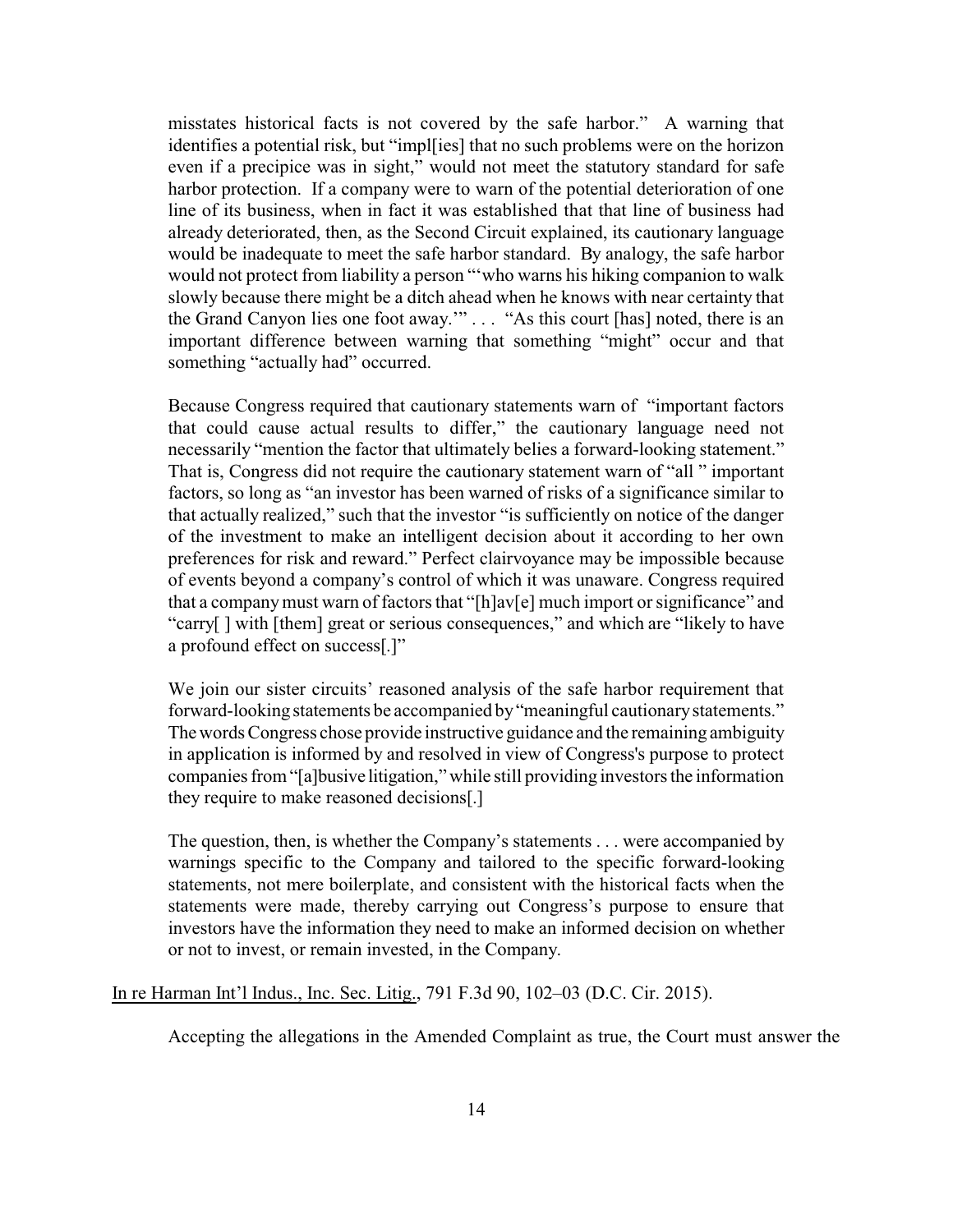question posed in In re Harman in the negative. Notwithstanding Tivity's arguments to the contrary, the forward-looking statements at issue<sup>10</sup> were provided in the context of cautionary statements that were boilerplate, not meaningful, and inconsistent with the historical facts.

Tivity argues that its April 27, 2017, July 27, 2017, and October 26, 2017 press releases all cautioned investors that its forward-looking statements could be "affected by certain risks and uncertainties," including: (1)"the Company's ability to renew and/or maintain contracts with its customers under existing terms or restructure these contracts on terms that would not have a material negative impact on the Company's results of operations"; (2) "the Company's ability and/or the ability of its customers to enroll participants and to accurately forecast their level of enrollment and participation in the Company's programs in a manner and within the time-frame anticipated by the Company"; (3) "the risks associated with deriving a significant concentration of revenues from a limited number of customers" (4) "the Company's ability to effectively compete against other entities, whose financial, research, staffing, and marketing resources may exceed the Company's resources." (Doc. No. 39 at 19). These statements, coupled with its 2016 Annual Report, Tivity submits, "were certainly sufficient to warn investors about the risks posed to revenue by potential actions taken by health plan customers." Id.

Tivity's argument may be valid to an extent, but, as previously noted, cautionary statements must be substantive and tailored. In re Harmon, 791 F.3d at 103; OFI Asset Mgmt. v. Cooper Tire & Rubber, 834 F.3d 481, 491 (3d Cir. 2016); Helwig, 251 F.3d at 559. This "calls for 'substantive

<sup>&</sup>lt;sup>10</sup> Unlike Weiner, the Court does not find it "debatable" whether the statements at issue were (at least in part) forward-looking. The April 2017 press-release spoke about strengthening market leadership going forward, the July 2017 press release suggested a long-term opportunity, and Tramuto talked about the expected benefit from improving performance in the October 2017 conference call.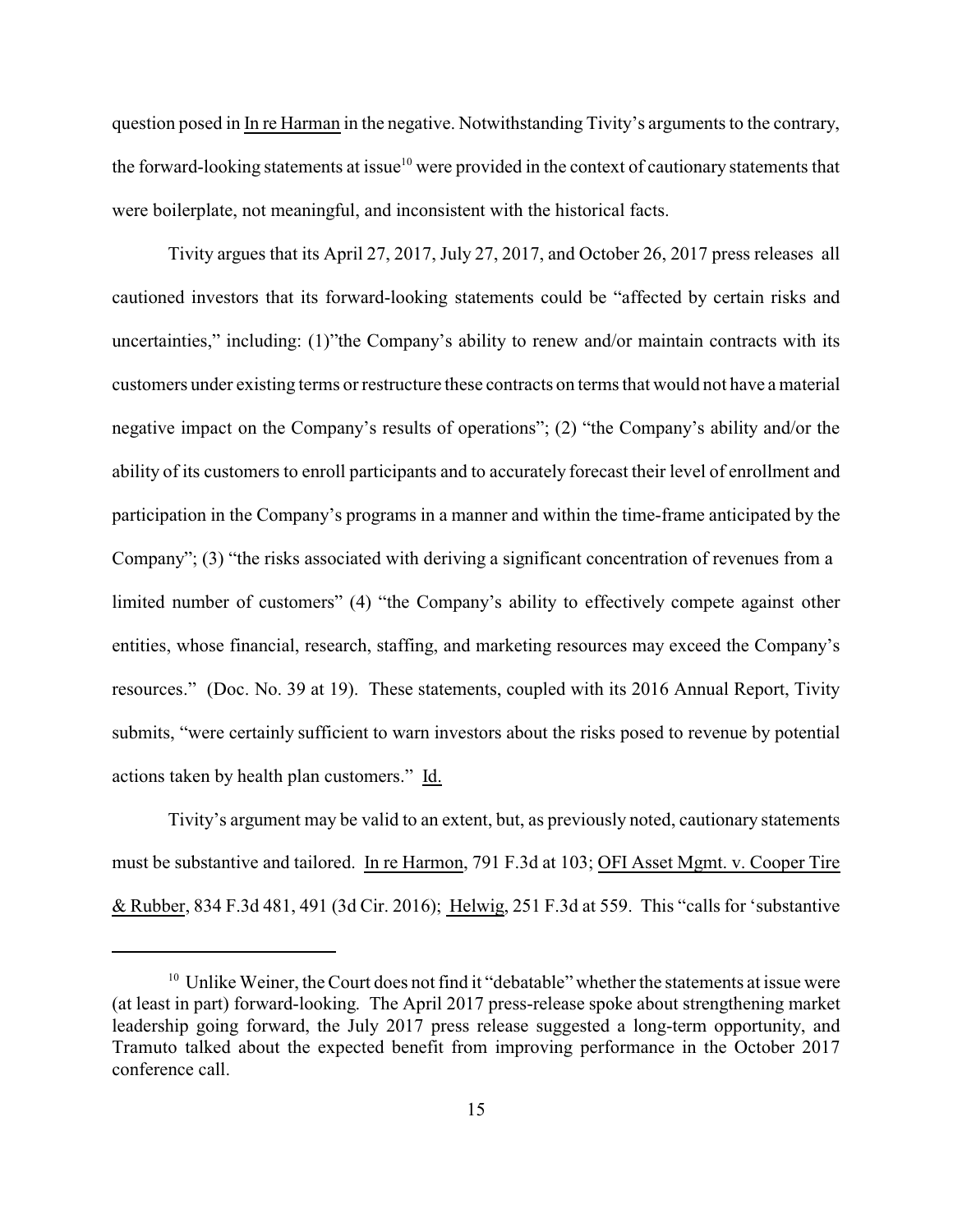company-specific warnings based on a realistic description of the risks applicable to the particular circumstances, not merely a boilerplate litany of generally applicable risk factors.'" Slayton v. Am. Exp. Co., 604 F.3d 758, 772 (2d Cir. 2010) (quoting Southland Secs. Corp. v. INSpire Ins. Sols., Inc., 365 F.3d 353, 372 (5th Cir. 2004)).

According to the allegations in the Amended Complaint, before the FY16 Form 10-K was filed on March 6, 2017 and the first Press Release on April 27, 2017, UHC had already: (1) started operating Optum Fitness Advantage in New Jersey and Washington; and (2) sent letters to fitness centers in other states. Then, by the time of the July 27, 2017 press release, Tivity allegedly knew UHC would expand competition in at least nine other states, and formed a special committee to address the problem. And, by the time of the October 26, 2017 conference call, Tivity developed and implemented a communications plan to attempt to contain the UHC threat, informed its fitness centers not to make any statements about UHC's entry into the market, or even identify UHC as the competitor. Given these historical facts, warnings about potential actions that might be taken in the future by health plan customers were not meaningful.

## **C. Falsity**

Outside of the safe harbor, Tivity briefly argues that the three statements Tramuto made on April 27, 2017 regarding contract renewal are not actionable. That is, "the Complaint's failure to allege any facts demonstrating the falsity of the statements regarding the new UHC contract requires dismissal of these statements from the Complaint." (Doc. No. 39 at 20). Though not entirely clear, this argument appears be based upon the premise that the statements about contract renewal were "hard," and not "soft" information.

"[A] company has a duty to disclose hard information but not soft information unless other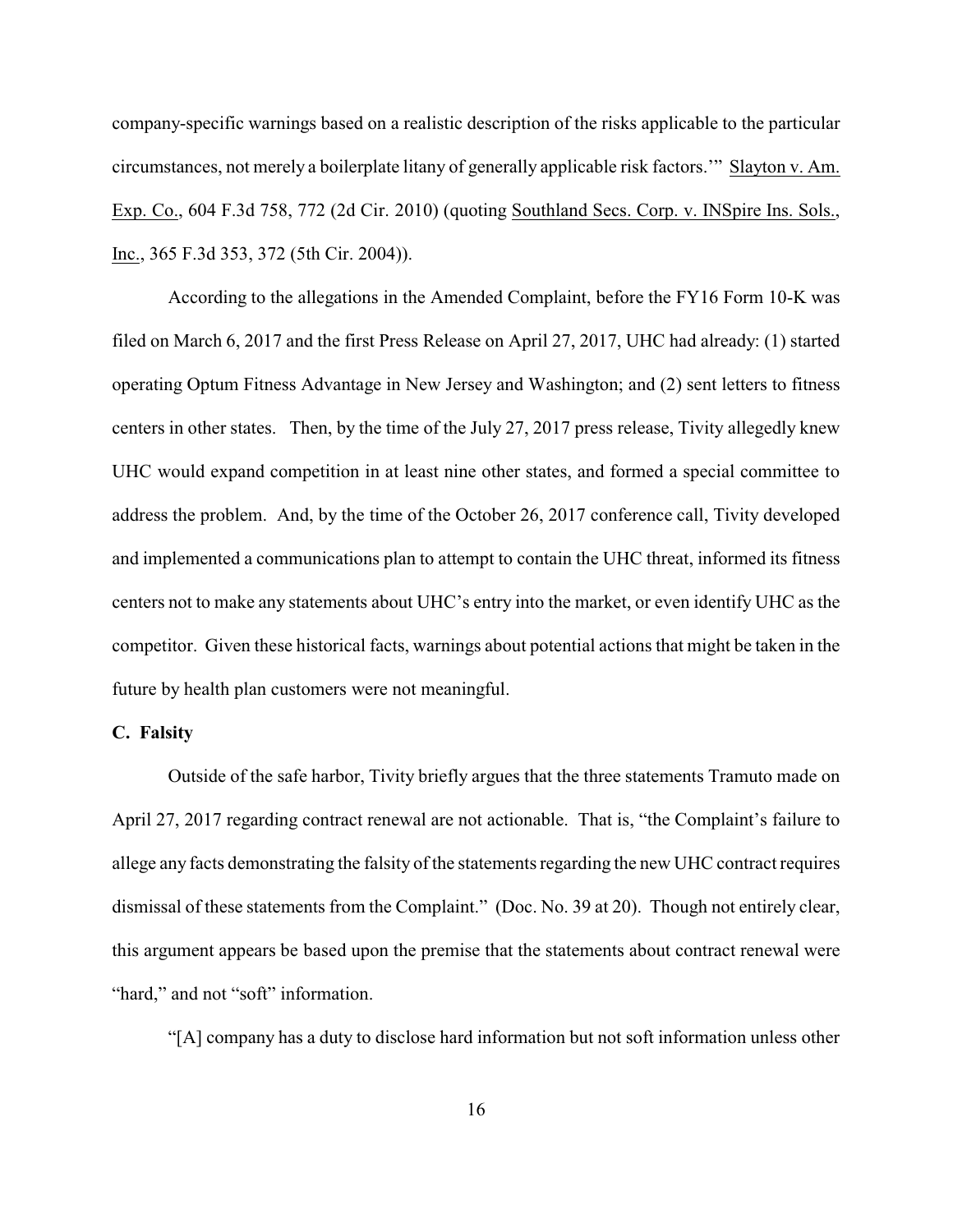criteria are met." Zaluski, 527 F.3d at 572. "Hard information is typically historical information or other factual information that is objectively verifiable. Such information is to be contrasted with 'soft' information, which includes predications and matters of opinion." Id. (quoting In re Sofamor Danek Group, Inc., 123 F.3d 394, 401 (6th Cir. 1997)).

Contraryto Tivity's assertion, the Amended Complaint does allege that the renewed contract terms with UHC were less favorable than before because SilverSneakers would be offered in fewer UHC Medicare Advantage markets. (Doc. No. 32, Amended Complaint ¶ 67). Besides, Tramuto's statements – to wit, " a renewal that was completed on favorable terms," "we renewed on favorable terms, we "are very pleased with the terms," and "it's favorable terms" – are more likely matters of opinion than hard information and "a defendant may choose silence or speech based on the then-known factual basis, but it cannot choose half-truths." In re Ford Motor Co. Sec. Litig., Class Action, 381 F.3d 563, 569 (6th Cir. 2004). Thus, "[o]nce a company has chosen to speak on an issue – even an issue it had no independent obligation to address – it cannot omit material facts related to that issue so as to make its disclosure misleading." Williams v. Globus Med., Inc., 869 F.3d 235, 241 (3d Cir. 2017). Here, not only did Tramuto fail to disclose UHC's entry into the marketplace, he twice deflected inquiry into the matter from an analysts during the conference call.

#### **D. Scienter**

Finally, Tivity argues that the Amended Complaint fails to sufficiently allege scienter. Its argument here is two-fold: (1) viewed holistically, the allegations fail to establish the requisite strong inference of scienter, and (2) the First Amended Complaint fails to plead the Helwig factors.

Turning to the latter point first, the Sixth Circuit in Helwig held that the facts alleged in a securities complaint must present a "strong inference" of reckless behavior or knowing conduct,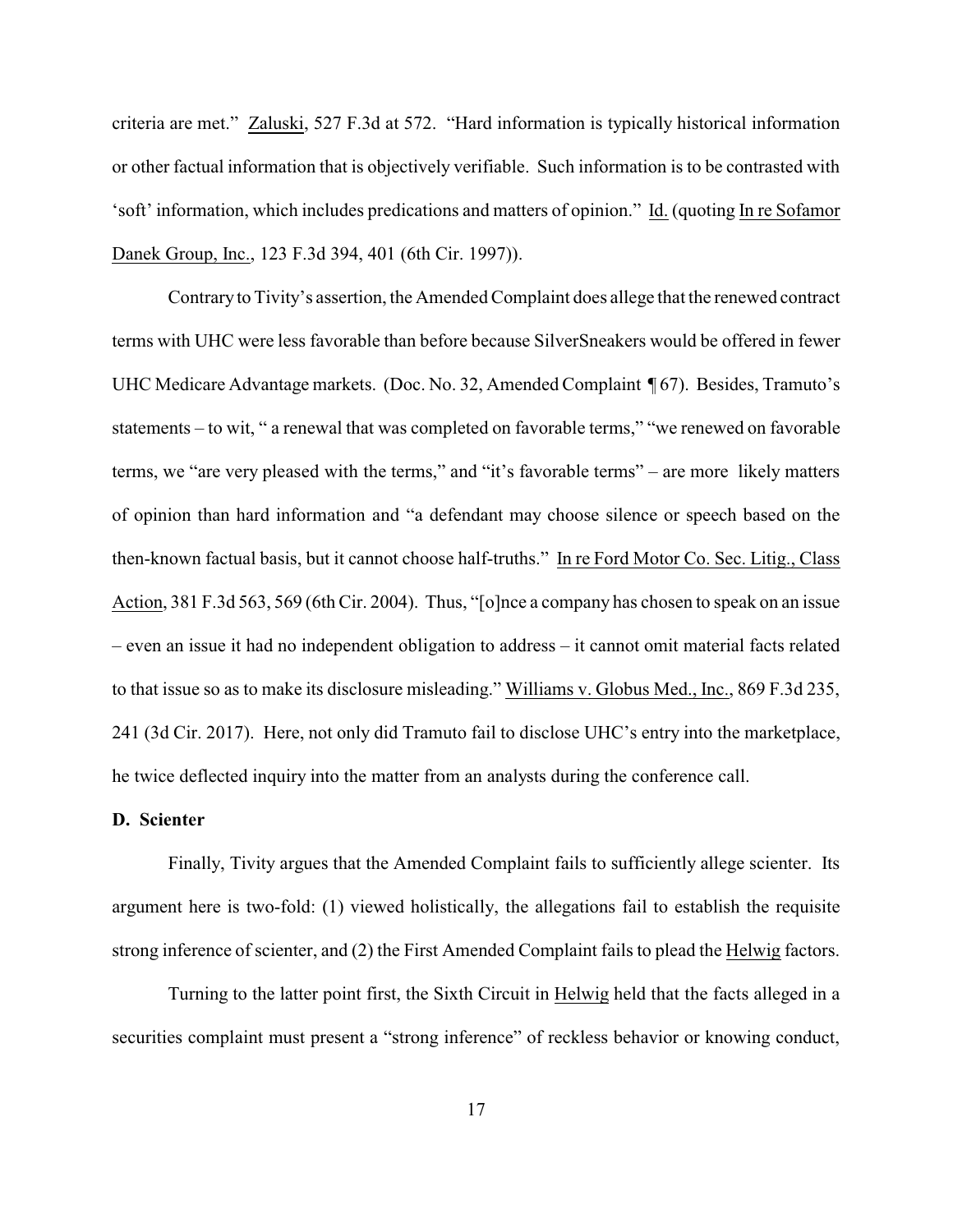"meaning that scienter must be the most plausible inference that could be drawn from the facts." Frank v. Dana Corp., 646 F.3d 954, 957 (6th Cir. 2011) (Frank II). The court then identified "several factors usually relevant to scienter." Helwig, 251 F.3d at 552. These "non-exhaustive list of factors" include:

(1) insider trading at a suspicious time or in an unusual amount;

(2) divergence between internal reports and external statements on the same subject;

(3) closeness in time of an allegedly fraudulent statement or omission and the later disclosure of inconsistent information;

(4) evidence of bribery by a top company official;

.

(5) existence of an ancillary lawsuit charging fraud by a company and the company's quick settlement of that suit;

(6) disregard of the most current factual information before making statements;

(7) disclosure of accounting information in such a way that its negative implications could only be understood by someone with a high degree of sophistication;

(8) the personal interest of certain directors in not informing disinterested directors of an impending sale of stock; and

(9) the self-interested motivation of defendants in the form of saving their salaries or jobs

Id. (quoting Greebel v. FTP Software, Inc., 194 F.3d 185, 194 (1st Cir. 1999)). Because Weiner focuses almost exclusively on the unusual trading that occurred before UHC's entry into the market was announced, Defendants assert that his Amended Complaint is subject to dismissal.

Helwig, however, preceeded Tellabs, Inc. v. Makor Issues & Rights, Ltd., 551 U.S. 308 (2007). There, the Supreme Court noted that "Congress left the key term 'strong inference' undefined" in the PSLRA, and concluded that "the court must take into account plausible opposing inferences" explaining: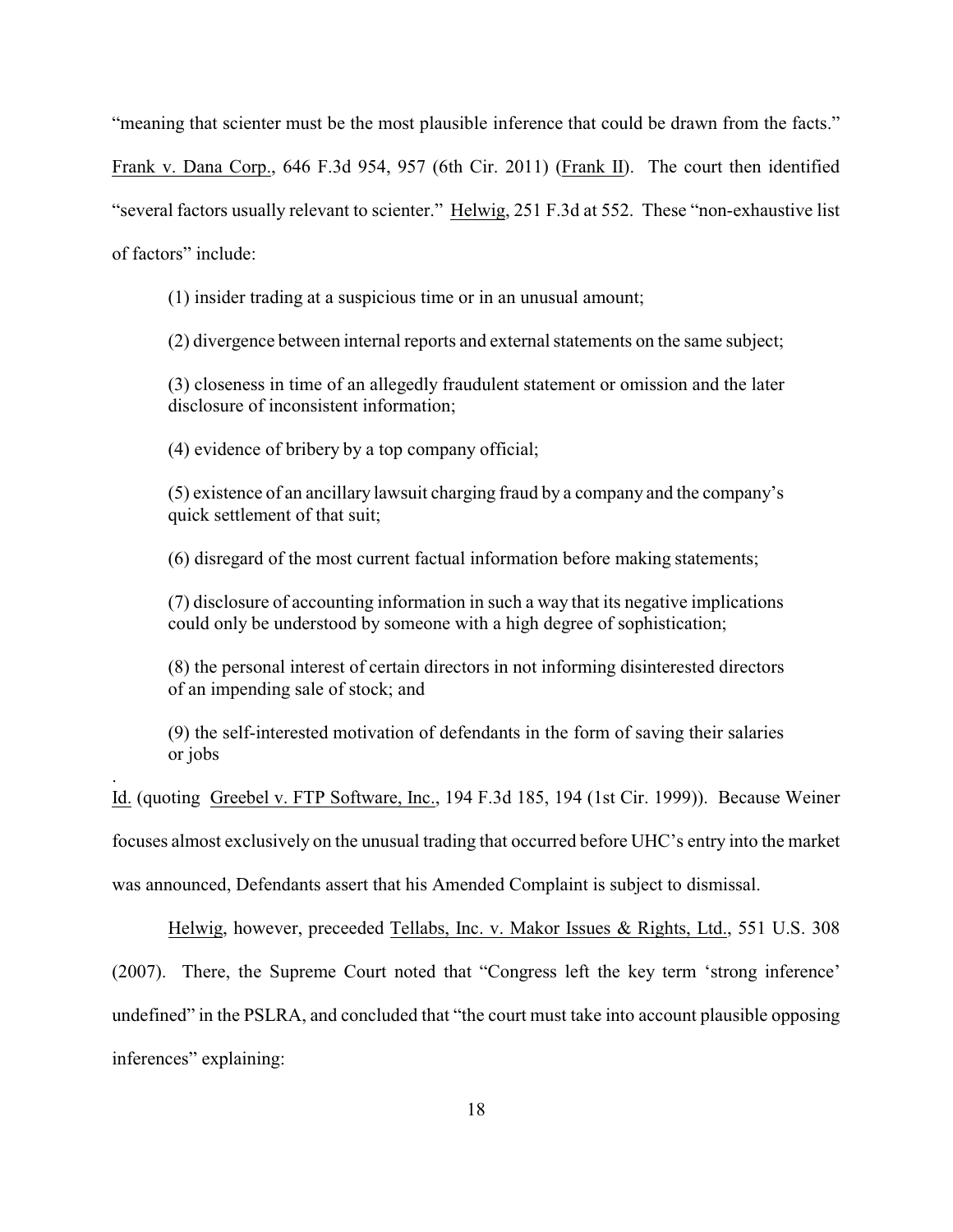The strength of an inference cannot be decided in a vacuum. The inquiry is inherently comparative: How likely is it that one conclusion, as compared to others, follows from the underlying facts? To determine whether the plaintiff has alleged facts that give rise to the requisite "strong inference" of scienter, a court must consider plausible, nonculpable explanations for the defendant's conduct, as well as inferences favoring the plaintiff. The inference that the defendant acted with scienter need not be irrefutable, i.e., of the "smoking-gun" genre, or even the "most plausible of competing inferences[.]". . . Yet the inference of scienter must be more than merely "reasonable" or "permissible"—it must be cogent and compelling, thus strong in light of other explanations.

551 U.S. 308, 323–24 (2007) (internal citation omitted). Accordingly, a securities "complaint will

survive . . . only if a reasonable person would deem the inference of scienter cogent and at least as compelling as any opposing inference one could draw from the facts alleged." Id. at 324. In making that determination, "the court's job is not to scrutinize each allegation in isolation but to assess all the allegations holistically." Id. at 325.

Because the Supreme Court in Tellabs rejected the "most plausible requirement" utilized in

Helwig, Wiener argues that "reliance on the Helwig factors is unavailing." (Doc. No. 47 at 25, n.

26). As support, he cites Frank II, wherein the Sixth Circuit observed:

In the past, we have conducted our scienter analysis in section  $10(b)$  cases by sorting through each allegation individually before concluding with a collective approach. Cf. Konkol, 590 F.3d at 397–404; Ley v. Visteon Corp., 543 F.3d 801, 809–14 (6th Cir.2008); PR Diamonds, Inc., 364 F.3d at 684. However, we decline to follow that approach in light of the Supreme Court's recent decision in Matrixx Initiatives, Inc. v. Siracusano, ––U.S. ––, 131 S.Ct. 1309, 179 L.Ed.2d 398 (2011). There, the Court provided for us a post-Tellabs example of how to consider scienter pleadings "holistically" in section 10(b) cases. Id. at 1323–25 (quoting Tellabs, 551 U.S. at 326, 127 S.Ct. 2499) (internal quotation marks omitted). Writing for the Court, Justice Sotomayor expertly addressed the allegations collectively, did so quickly, and, importantly, did not parse out the allegations for individual analysis. Id. at 1324–25. This is the only appropriate approach following Tellabs's mandate to review scienter pleadings based on the collective view of the facts, not the facts individually. Tellabs, 551 U.S. at  $322-23$ , 127 S.Ct. 2499 ("The inquiry . . . is whether all of the facts alleged, taken collectively, give rise to a strong inference of scienter, not whether any individual allegation, scrutinized in isolation, meets that standard."). Our former method of reviewing each allegation individually before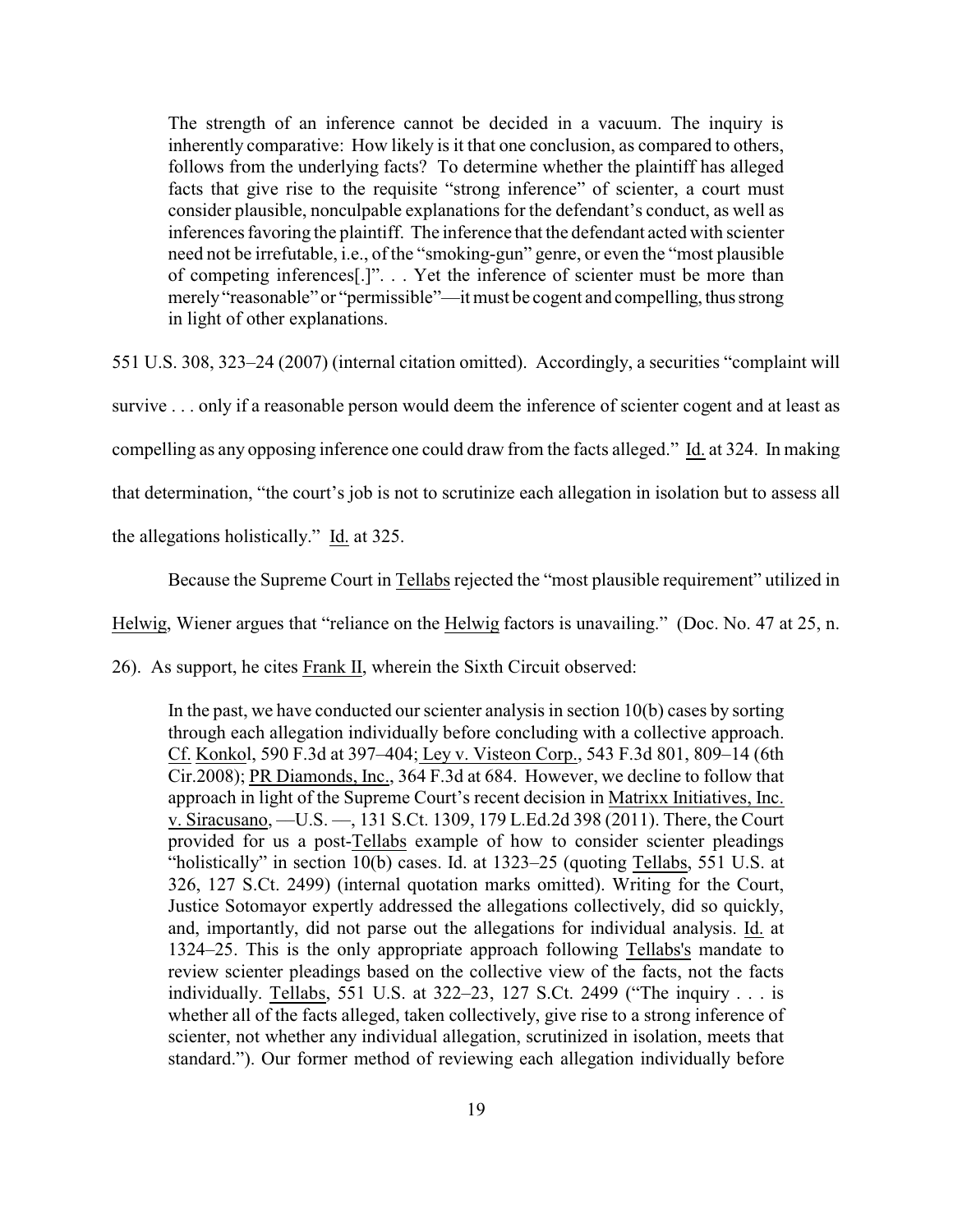reviewing them holistically risks losing the forest for the trees. Furthermore, after Tellabs, conducting an individual review of myriad allegations is an unnecessary inefficiency. Consequently, we will address the Plaintiffs' claims holistically.

Frank II, 646 F.3d at 961. Although sorting through each allegation is time-consuming and likely unnecessary in light of Tellabs, the Court does not read Franks II as pretermitting consideration of the Helwig factors when determining whether the facts alleged, taken collectively, give rise to a strong inference of scienter that is at least as compelling as any opposing inference. Indeed, post-Tellabs, some Sixth Circuit decisions have specifically addressed the Helwig factors in securities fraud cases. See Dougherty v. Esperion Therapeutics, Inc., 905 F.3d 971, 981 (6th Cir. 2018) (noting that "three of the Helwig factors weigh in Plaintiffs' favor" and "[n]one of the other Helwig factors apply in this case"); Doshi v. Gen. Cable Corp., 823 F.3d 1032, 1041 (6th Cir. 2016) ("Considering all pleaded allegations holistically, Tellabs, . . . and applying the Helwig factors"); Konkol v. Diebold, Inc., 590 F.3d 390, 399 (6th Cir. 2009) (post-Tellabs addressing each of the Helwig factors) Here, when the factual allegations are considered collectively and holistically, there is a strong inference that Defendants acted with at least reckless disregard for, if not knowledge of, the misleading nature of their statements that is at least as compelling as any innocent inference. This is true even when considering the Helwig factors.

The parties' arguments for and against scienter are not elaborate. On the one hand, Defendants argue that, assuming that Tivityhad knowledge about UHC's Optum Fitness Advantage program because of the importance of the relationship between the two companies, UHC initially rolled out this program in only two states. Even then, UHC continued to offer Tivity's SilverSneakers program to at least its Group Medicare Advantage members. Furthermore, the Amended Complaint does not allege that UHC's Optum Fitness Advantage program caused or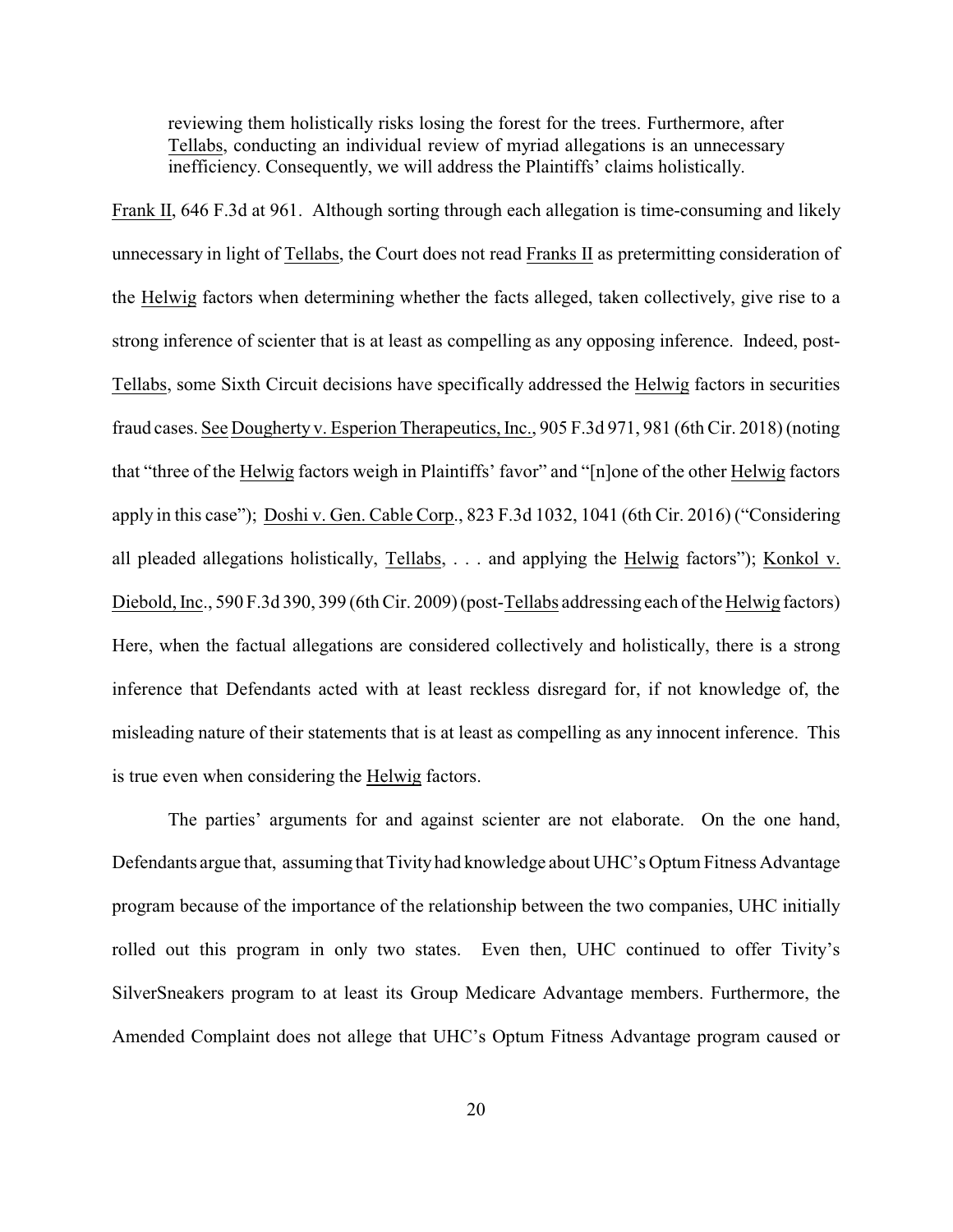threatened to cause Tivity to lose a significant number of members, or even that it had any impact on Tivity's revenues. From this, the only compelling inference to be drawn (according to Defendants) is that Tivity believed that UHC's actions were having little or no effect on Tivity's business or operations and that, therefore, Tivity had no duty to disclose it.

On the other hand, Weiner argues the compelling inference of knowledge or recklessness can be derived from the fact that Tivity had long warned about health plans taking competitive programs in-house and, recognizing that UHC was a top customer, panicked once UHC actually began to compete. Not only were their suspicious stock sales by Defendants Hargreaves, and by Tivity's Chief Legal Office and a director member of the compensation in large amounts during the class period that significantly reduced their respective shares in the company, Tivity formed a special committee, and implemented a communications plan, to combat the UHC threat.<sup>11</sup>

In the Court's view, the competing, plausible inferences are equally compelling. "[W]here two equally compelling inferences can be drawn, one demonstrating scienter and the other supporting a nonculpable explanation, Tellabs instructs that the complaint should be permitted to move forward." Frank I, 547 F.3d at 571. That is, in such circumstances, "'Tellabs now awards the draw to the plaintiff.'" Id. (quoting ACA Fin. Guar. Corp. v. Advest, Inc., 512 F.3d 46, 59 (1st Cir. 2008)).

#### **IV. Conclusion**

On the basis of the foregoing, Defendants' Motion to Dismiss (Doc. No. 38) will be denied,

 $11$  At a minimum, these allegations encompass the first, second, third, and sixth Helwig factors.